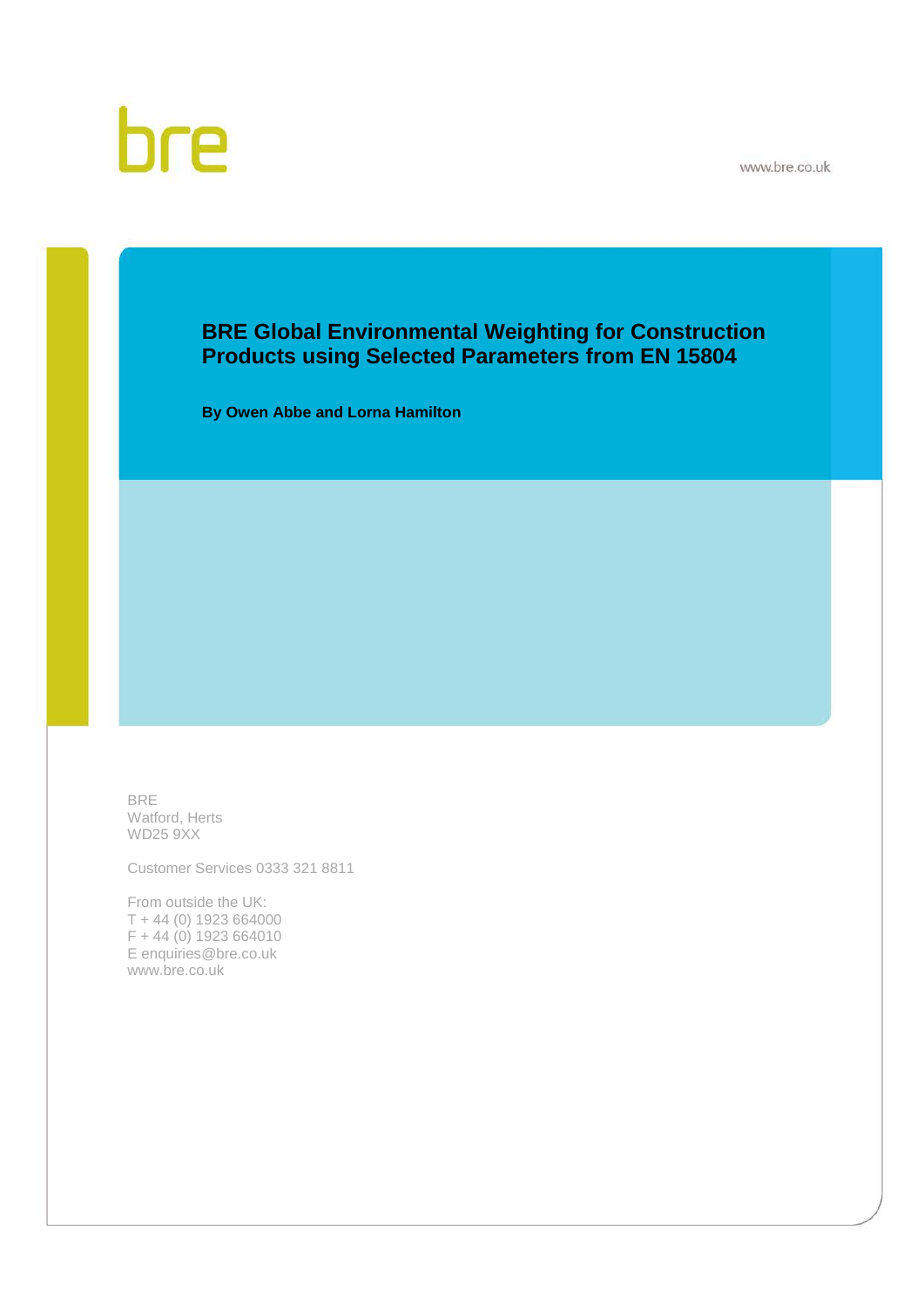### **Executive Summary**

Following the introduction of the European Standard for environmental product declaration of construction products, EN 15804, BRE has undertaken a study (a weightings exercise) to identify weightings for a range of environmental issues. A panel of ten experts was set up to assess the relative importance of eleven parameters representative of the overall environmental impacts of construction products, and their responses have been aggregated to create a single set of weightings.

This Report presents a brief description of the methodology used, the statistical techniques employed, an analysis of the statistical robustness of the weightings obtained, and an explanation of how the weightings can be used in communicating the environmental performance of construction products in BRE decision making tools and building level assessment tools.

#### **1 Introduction**

BRE has long worked to improve the sustainability of the built environment particularly through the suite of building-level BREEAM (BRE Environmental Assessment Methodology) schemes [1], and has used Life Cycle Assessment (LCA) as a key method to obtain information on the environmental impacts of construction products. Previously, BRE developed its own construction product environmental evaluation methodology [2] that considered a broad range of environmental impact categories. The methodology was designed to produce Type III environmental product declarations (EPD) for construction products, known as BRE Environmental Profiles.

According to the relevant international standard for third party verified environmental declarations (BS ISO 14025) [3], Type III EPD present a list of quantified environmental impacts caused in certain life cycle stages or throughout the life cycle of a particular product to enable comparisons between products fulfilling the same function. For the range of environmental impacts reported in this methodology using LCA studies, a set of weighting factors were produced by an expert panel. These weightings were used to generate an aggregated eco-indicator (BRE Ecopoints score) which was then used amongst other things to produce a benchmarking scale known as BRE Green Guide ratings. These ratings are presented in BRE's Green Guide to Specification [4], a decision support tool for building designers and specifiers.

New European Standards have since emerged aimed at harmonising the approach to LCA in the construction sector following extensive work by CEN TC 350, amongst which is the EN 15804 [5] for EPD of construction products. BRE has therefore developed a Type III environmental labelling scheme for construction products and services in line with the requirements of EN 15804. The resulting EPD, generated from LCA using BRE's EN 15804 product category rules (PCR) [6] or other valid EN 15804-compliant PCR, are used primarily by manufacturers to communicate the environmental characteristics of their products, and by specifiers in decision making (product selection). The EPD provides data for use in building level calculations according to EN 15978 [7] and in building information modelling (BIM).

Similar to the previous BRE methodology published in 2008, an array of LCA derived parameters describing environmental impacts, resource use, waste categories, and output flows are generated using BRE's EN 15804- and ISO 14025-compliant PCR. In addition to reporting these parameters as required by EN 15804, BRE has also now developed a new aggregated eco-indicator. This additional metric combines eleven parameters (which have been selected by BRE as being representative of the overall environmental impact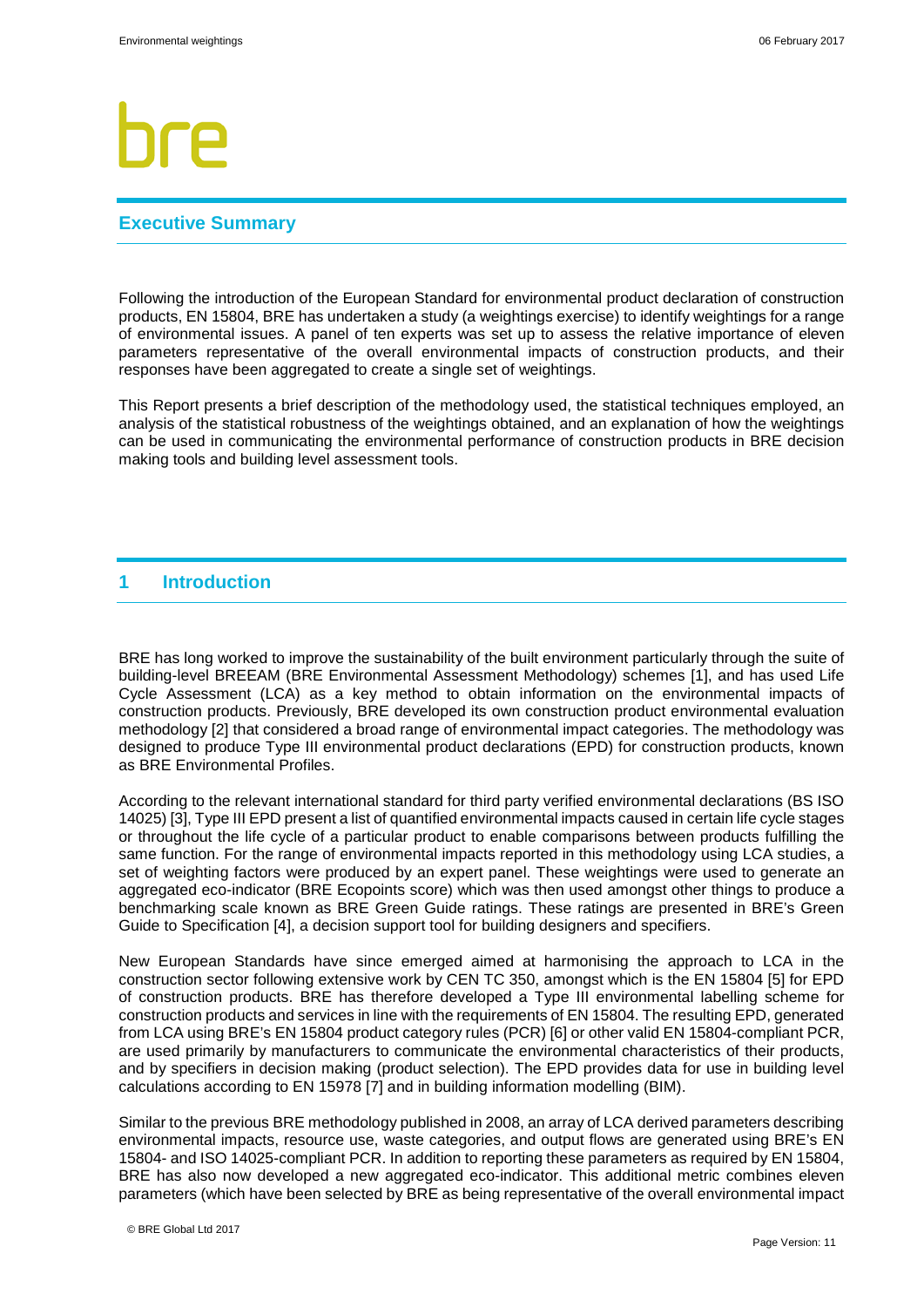of the construction products assessed) into a single number, known as **BRE EN Ecopoints**. When used, this single number will allow the complex information presented in the EPD to be more easily interpreted.

In order to create the BRE EN Ecopoints metric and to ensure that it reflects the relative importance of the underlying issues within the European context, the different parameters have been weighted relative to one another using an expert panel in a weightings exercise.

### **2 The Weightings exercise**

### **2.1 The participants**

The weightings have been obtained through the use of a panel of experts who have a broad understanding of the relevant underlying issues, and are able to judge their relative importance objectively. The benefits of using an expert panel are that it:

- Minimises bias which can arise from factors such as recent press coverage and vested interest;
- Removes skewing of results from specialists in a single area, while ensuring all areas are covered by the combined panel membership;
- Ensures the results are robust and acknowledges the expertise needed to understand the complexity of these issues;
- Provides credibility and greater transparency of the process and results.

A list of the 10 experts that participated in the exercise is provided in Appendix 1. These experts were invited to participate on the basis of their wide-ranging environmental and sustainability knowledge and their local and international perspective.

A parallel weightings exercise was also undertaken with the general public, including representatives from the construction industry and stakeholders, using an open-access version of the same survey as had been completed by the expert panel. The aim of this was to provide a means to engage wider industry stakeholders in the weightings process, thereby providing BRE with a better understanding of the wider industry perspective. In addition, if the analysis of the expert panel responses failed or was inconclusive for example, this would provide a backup body of data from which weightings could still be determined.

#### **2.2 The parameters weighted**

The 11 parameters considered in this study are presented in Table 1, along with the definitions provided within the weightings exercise (see Appendix 2 for the basis of this selection). The participants were asked to consider each impact relative to the environmental impact caused by all human activity in Western Europe, including impacts associated with imported products.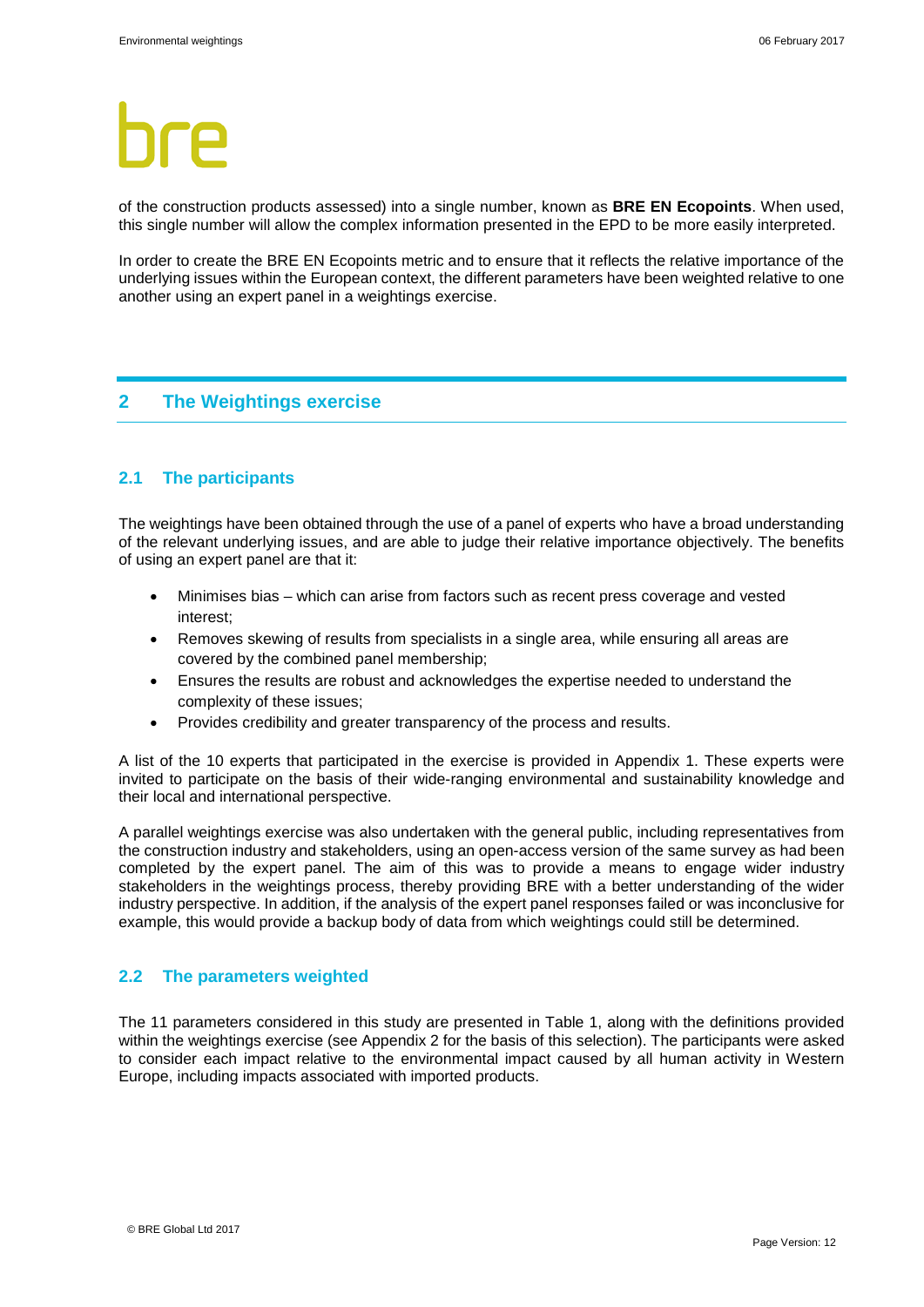## bre

#### **Table 1. The parameters considered in the weightings exercise**

| Abiotic depletion<br>potential for fossil<br>resources (fossil<br>fuels)  | ADP-F       | Fossil fuels provide a valuable source of energy and feedstock for materials<br>such as plastics. Although there are alternatives, these are only able to replace<br>a small proportion of our current use. Fossil fuels are a finite resource and their<br>continued consumption will make them unavailable for use by future<br>generations.                                                                                                                                                                                                                                                                     |
|---------------------------------------------------------------------------|-------------|--------------------------------------------------------------------------------------------------------------------------------------------------------------------------------------------------------------------------------------------------------------------------------------------------------------------------------------------------------------------------------------------------------------------------------------------------------------------------------------------------------------------------------------------------------------------------------------------------------------------|
| Abiotic depletion<br>potential for non-<br>fossil resources<br>(elements) | ADP-E       | This impact category is related to the extraction of virgin abiotic material e.g.<br>extraction of aggregates, metal ores, minerals, earth etc. The extraction of<br>such substances can mean that the natural carrying capacity of the earth is<br>exceeded, and make them unavailable for use by future generations. The<br>category addresses the scarcity of the element under consideration.                                                                                                                                                                                                                  |
| Acidification potential<br>of soil and water                              | AP          | Acidic gases such as sulphur dioxide $(SO2)$ and nitrogen oxides $(NOx)$ given off<br>in fuel combustion react with water in the soil or in the atmosphere (where it<br>forms "acid rain"). An acid is a chemical that can produce hydrogen ions (H+,<br>also called a 'proton') when it meets water. Hydrogen ions are highly reactive<br>and can cause other substances to change their composition and their<br>physical properties. Acid deposition can therefore damage ecosystems and<br>erode materials.                                                                                                    |
| Depletion potential of<br>the stratospheric<br>ozone layer                | <b>ODP</b>  | This is also known as ozone depletion potential. The ozone layer is part of the<br>earth's upper atmosphere (the stratosphere), and damage to the ozone layer<br>by chlorinated and brominated chemicals increases the amount of harmful<br>ultraviolet (UV) light reaching the earth's surface. Although the use of<br>chemicals such as chlorofluorocarbons (CFC) and hydrochlorofluorocarbons<br>(HCFC) have been phased out in Europe following the 1987 Montreal Protocol,<br>much of the existing refrigeration equipment and insulation foam still contains<br>CFCs and HCFCs.                              |
| Eutrophication<br>potential                                               | EP          | Nitrates and phosphates are essential for life but their increased<br>concentrations in water leads to eutrophication (over-'nutrification') which can<br>encourage excessive growth of algae, reducing the oxygen within the water<br>and damaging ecosystems. Sources include fertilisers and nitrogen oxide<br>(NO <sub>x</sub> ) emissions from the combustion of fossil fuels.                                                                                                                                                                                                                                |
| Formation potential of<br>tropospheric ozone                              | <b>POCP</b> | This is also known as photochemical ozone creation potential. In atmospheres<br>containing nitrogen oxides (NO <sub>x</sub> ) and volatile organic compounds (VOCs),<br>ozone can be created in the presence of sunlight. Although ozone is critical in<br>the upper atmosphere to protect against ultraviolet (UV) light, in the earth's<br>lower atmosphere (troposphere) it can create smog, and is implicated in<br>impacts as diverse as crop damage and increased incidence of asthma. VOC<br>sources include solvents (e.g. in paints, glues or cleaning materials), and fuels<br>(e.g. diesel and petrol). |
| Global warming<br>potential (Climate<br>change)                           | <b>GWP</b>  | Climate change refers to the change in global temperature as a result of the<br>greenhouse effect. "Greenhouse gases" such as carbon dioxide $(CO2)$ , which<br>are released by human activity, remain in the earth's atmosphere and prevent<br>the earth losing heat gained from the sun. This raised global temperature is<br>expected to cause climatic disturbance, desertification, rising sea levels and<br>spread of disease. There is considerable scientific consensus that the increase<br>in the emissions of greenhouse gases is therefore having a noticeable effect<br>on the climate.               |
| Net use of fresh<br>water (parameter<br>describing resource<br>use)       | <b>FW</b>   | Around the world, water is becoming an increasingly scarce resource, due to<br>increased demand and changes in patterns of rainfall. The abstraction of water<br>from rivers, reservoirs and aquifers can cause the depletion, and disruption or<br>pollution of these water sources. This metric therefore recognises the value of<br>water, and the damage that over-extraction from rivers and aquifers can<br>cause.                                                                                                                                                                                           |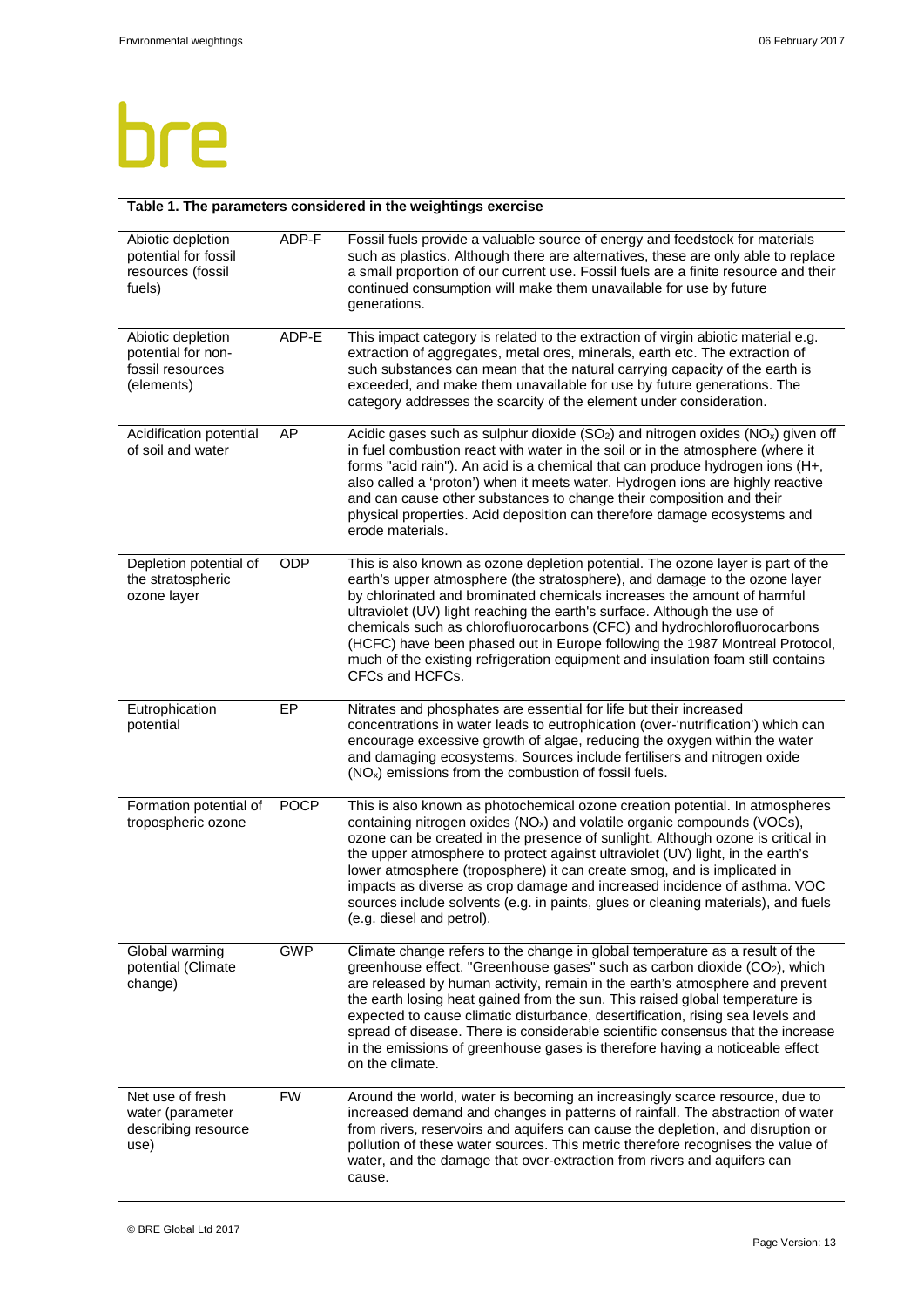#### **Table 1. The parameters considered in the weightings exercise**

| Hazardous waste<br>disposed (parameter<br>describing waste<br>categories)                | HWD          | Hazardous waste is that defined within existing applicable legislation, e.g. in<br>the European Waste Framework Directive. This metric reports the quantity of<br>hazardous waste generated and disposed in final disposal.                                                                                                                                                                                                                                                                                            |
|------------------------------------------------------------------------------------------|--------------|------------------------------------------------------------------------------------------------------------------------------------------------------------------------------------------------------------------------------------------------------------------------------------------------------------------------------------------------------------------------------------------------------------------------------------------------------------------------------------------------------------------------|
| Non-hazardous waste<br>disposed (parameter<br>describing waste<br>categories)            | <b>NHWD</b>  | This metric reports the quantity of non-hazardous waste generated and<br>disposed in final disposal.                                                                                                                                                                                                                                                                                                                                                                                                                   |
| Radioactive waste<br>disposed (high level)<br>(parameter describing<br>waste categories) | <b>RWDHL</b> | Radioactivity can cause serious damage to human health, and as yet, no<br>treatment or permanently secure storage solution exists for higher level<br>radioactive wastes, such as that generated by the nuclear power industry and<br>from decommissioning nuclear power stations. It arises from spent fuel which<br>is highly radioactive (accounting in total for more than 99% of the radioactivity<br>attributed to the nuclear industry) and requires storage for at least 1,000 years<br>before it may be safe. |

#### **2.3 The Survey**

The weightings exercise for both the expert panel and the general public (non-experts) was conducted using an online survey. Participants were first asked to select their professional sectors from a list provided, and then to rate their knowledge on each of the 11 parameters described in Table 1 above. Figures 1 and 2 show the stakeholders in the survey responses received from all participants.



**Figure 1. Stakeholders represented in the survey responses received**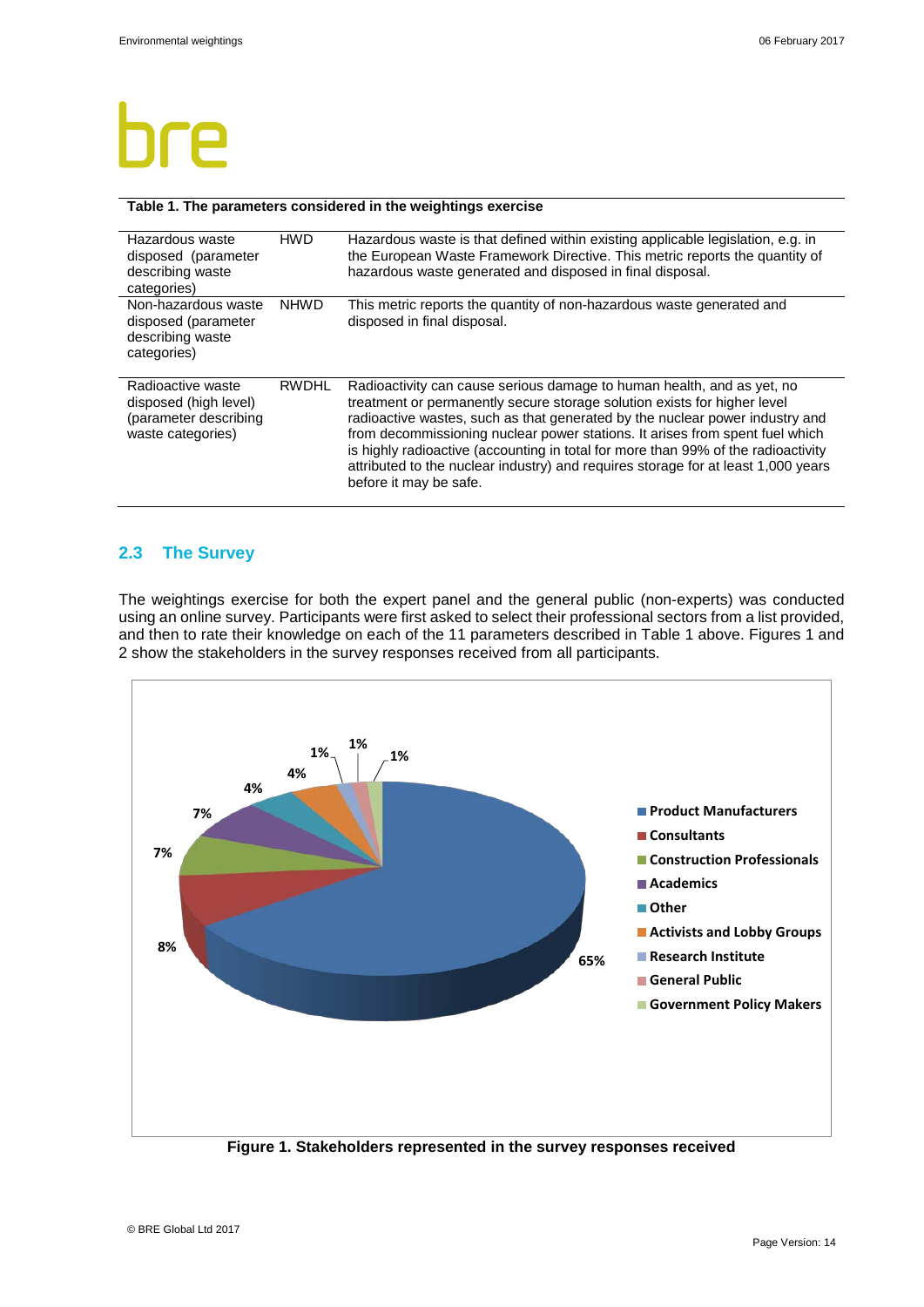

The weightings were then obtained using a method called *paired comparison* in which each parameter was valued relative to every other parameter in pairs. The pairs were presented in random order and the comparisons were on a 9-point scale. Extracts of the online survey are presented in Appendix 3.

## **3 Analysis and Results**

The application of weights to the 11 parameters provides a mechanism for indicating how the impacts of each issue compares to any other. The generation of the weights and the subsequent prioritisation of the issues in terms of their impact required the assessment of the parameters using an appropriate technique for assessing multiple criteria. Multi-criteria decision-making (MCDM) methods provide several techniques for this sort of assessment.

The discipline of MCDM provides decision makers with standardised methodologies with which to make decisions that are complex in nature, based as they are on many criteria. There are a number of techniques available, one of the most popular of which is analytic hierarchy process (AHP). AHP uses fuzzy logic to make sense of value judgements, providing an established and standardised approach to the derivation of a set of weights. The analysis is both open and explicit, providing transparency of process.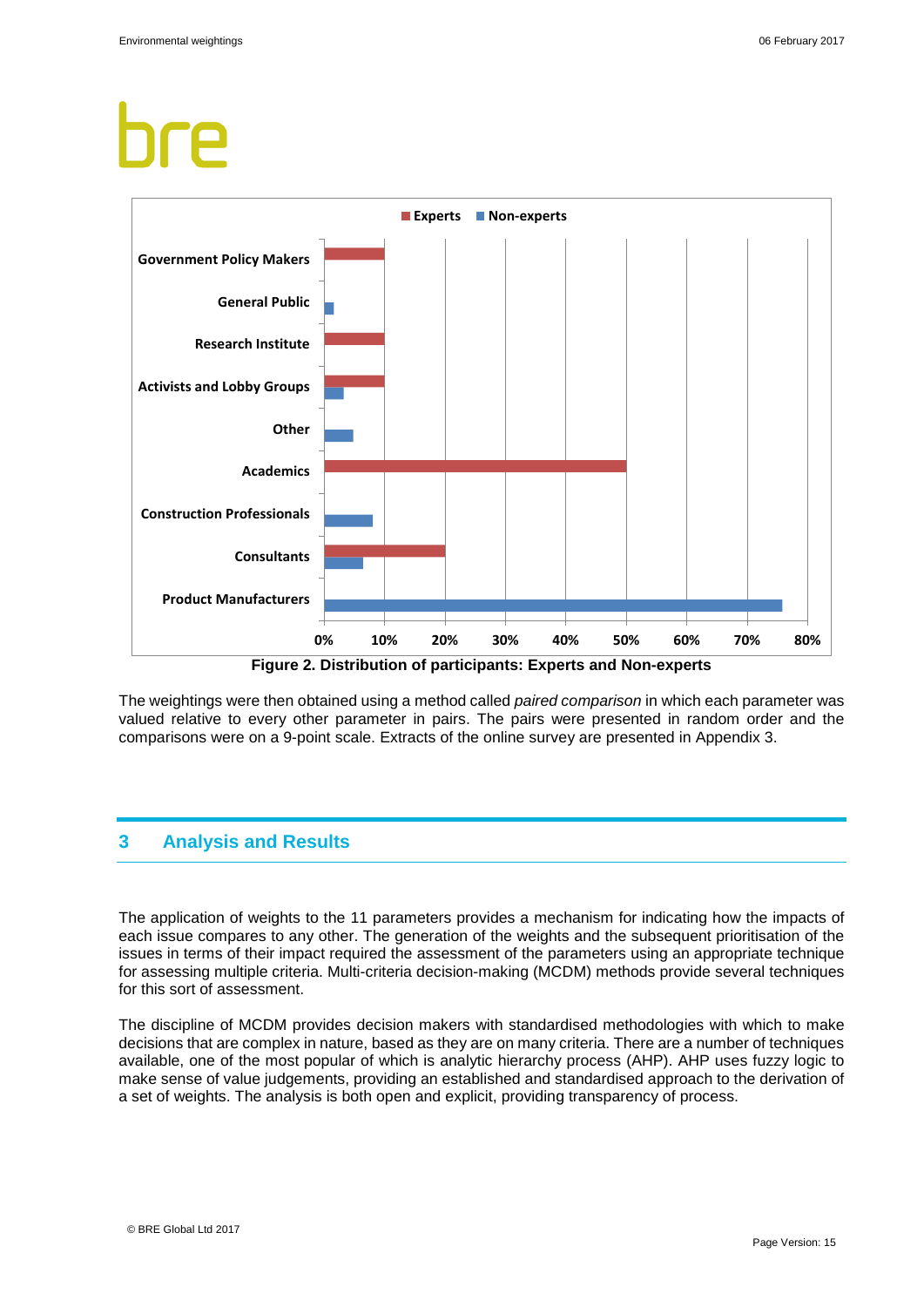### **3.1 The Analysis**

84 responses were received in total, of which only 60 were valid. Invalid responses are those where the same rating for all comparisons have been given by the respondent or there was insufficient information provided, i.e. partial completions or blank submissions.

The 60 valid responses were provided by 9 expert responses and 51 non-expert (stakeholders from the general public that completed the open-access survey) responses.

#### *Expertise*

Respondents were asked to indicate their level of knowledge on each issue under consideration, on a fivepoint scale where 1 = no knowledge and 5 = expert knowledge. Responses are presented in Figures 3 and 4. As expected, all of the experts had some knowledge of all of the issues. Seven out of the nine reported reasonable expert knowledge of eight of the eleven issues under consideration. In contrast, the level of knowledge of the issues amongst the 51 stakeholders was more variable. Stakeholders reported higher level of knowledge of global warming and very little knowledge of radioactive waste disposed. For each issue under consideration, between one and ten stakeholders reported having no knowledge of the area.



**Figure 3. Self-reported levels of expertise in the expert group**

Self-reported assessments of expertise are not as robust as independent assessments. Experience suggests that experts may somewhat under report their levels of expertise while those considered not to be experts would be more likely to over report their level of expertise. However, the reporting presented in Figures 3 and 4 gave an indication of where there are potential gaps in understanding of the issues and allowed for some sensitivity analysis on the generated weights.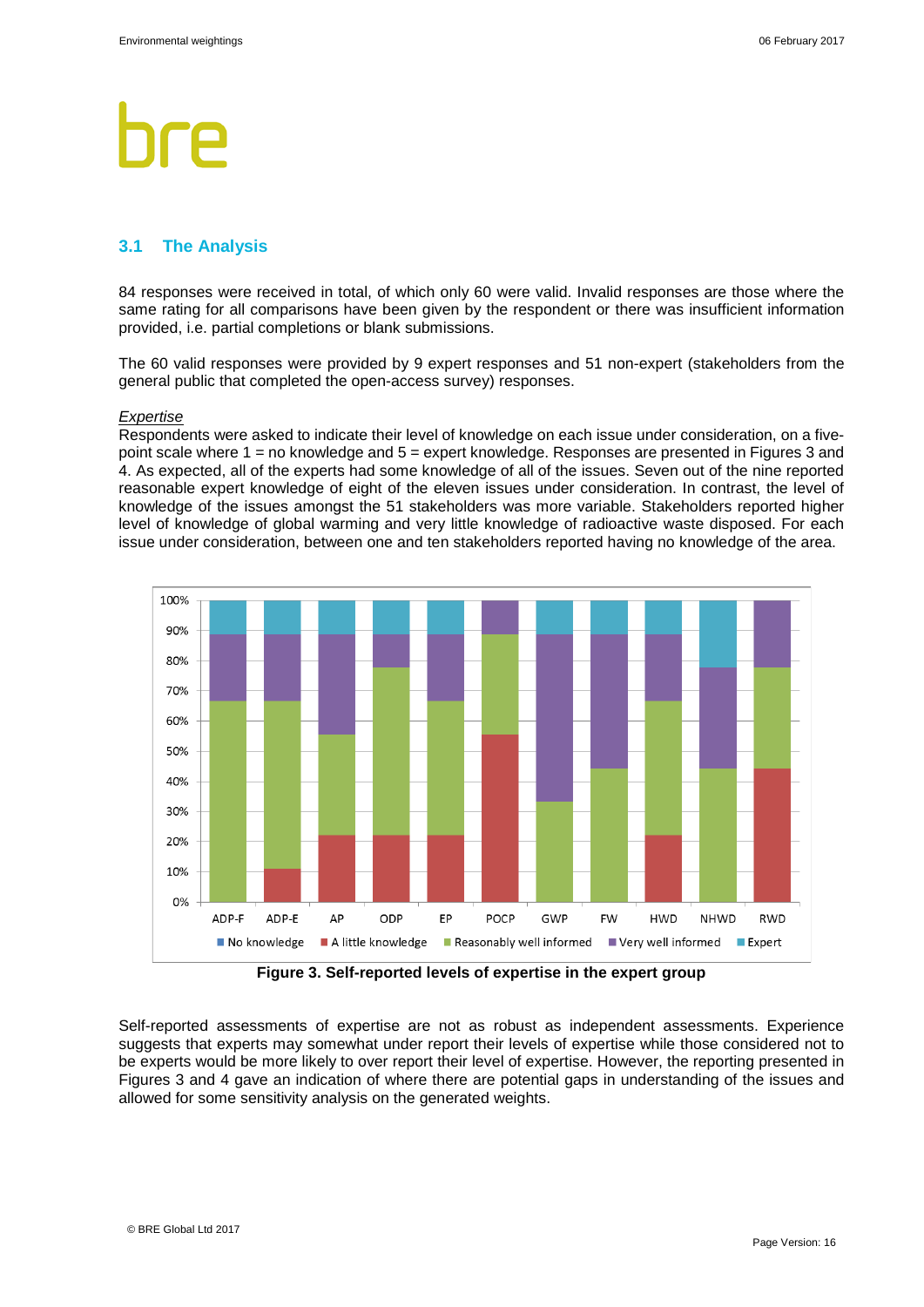

### **3.1.1 Reliability – Inter-rater reliability**

Reliability analysis was used to investigate inter-rater reliability, otherwise known as the level of agreement between the expert responses. Inter-rater reliability demonstrates the degree of concordance, i.e. how much consensus there is among a group of raters/judges. The expectation is that there will be some differences in opinion but that on the whole responses will be consistent. The analysis is therefore checking for consistency of response as opposed to absolute agreement between the experts.

The intraclass correlation coefficient, (calculated for a 2-way random effects model), for the average expert measures was 0.774 with a 95% confidence interval of 0.672 to 0.854. This value rose to 0.808 with a 95% confidence interval of 0.721 to 0.826 with the removal of responses from Expert 10. The results implied that despite some differences in scoring, there was a good degree of homogeneity between the expert judgements, i.e. that their ratings were on the whole consistent.

|                    |                        | <b>Intraclass</b><br>correlationb | 95% Confidence<br>Interval |                              | F Test with True Value 0 |     |                 |            |
|--------------------|------------------------|-----------------------------------|----------------------------|------------------------------|--------------------------|-----|-----------------|------------|
|                    |                        |                                   | Lower<br><b>Bound</b>      | <b>Upper</b><br><b>Bound</b> | Value                    | df1 | df <sub>2</sub> | <b>Sig</b> |
|                    | <b>Single Measures</b> | .345a                             | .244                       | .469                         | 5.213                    | 54  | 378             | .000       |
| <b>Expert</b>      | Average                | .808c                             | .721                       | .876                         | 5.213                    | 54  | 378             | .000       |
|                    | <b>Measures</b>        |                                   |                            |                              |                          |     |                 |            |
| <b>Stakeholder</b> | <b>Single Measures</b> | .115a                             | .079                       | .173                         | 7.464                    | 54  | 2700            | .000       |
|                    | Average                | .869c                             | .815                       | .914                         | 7.464                    | 54  | 2700            | .000       |
|                    | <b>Measures</b>        |                                   |                            |                              |                          |     |                 |            |

#### **Table 2. Intraclass Correlation Coefficients**

*Two-way mixed effects model where people effects are random and measures effects are fixed*

*a. The estimator is the same, whether the interaction effect is present or not*

*b. Type C intraclass correlation coefficients using a consistency definition. The between measure variance is excluded from the denominator variance*

*c. This estimate is computed assuming the interaction effect is absent, because it is not estimable otherwise.*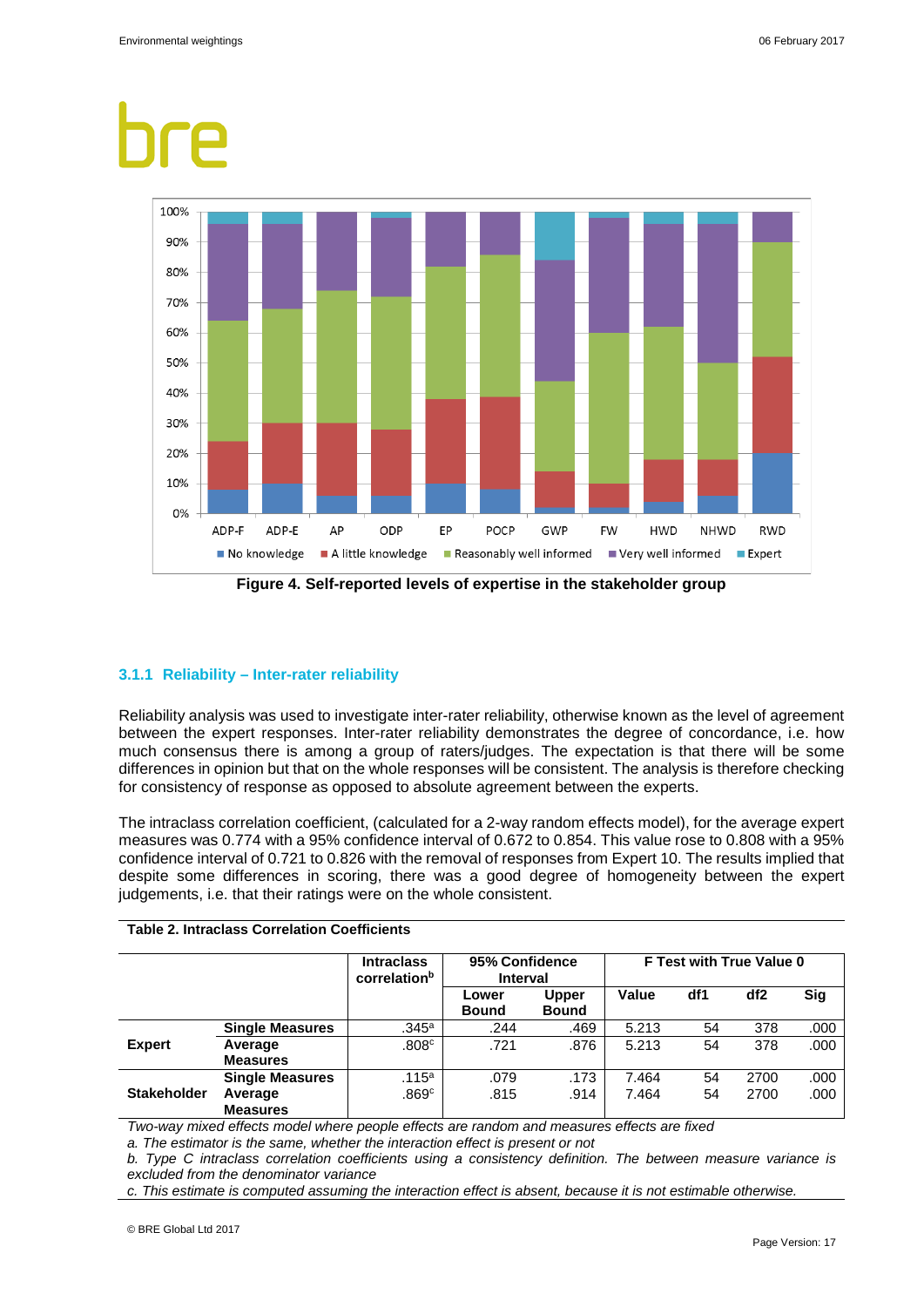A similar exercise undertaken on the stakeholder group revealed that their ratings were also largely consistent, yielding an intraclass correlation coefficient of 0.896 with a 95% confidence interval of 0.815 to 0.914. The fact that the vast majority (76%) of stakeholders are product manufacturers may account for this group having greater consensus than the expert group.

#### **3.1.2 Analytic hierarchy process (derivation of weights)**

The weights were derived using analytic hierarchy process (AHP) for the experts and separately for stakeholders. The formula used to calculate the weightings are provided in Appendix 4. The process involved constructing a matrix which expressed the relative values of the parameters. The scale used in the matrix, Table 3, allowed for judgements where if attribute A is absolutely more important than attribute B and is rated 9, then B must be rated absolutely less important than A and is valued at 1/9. The scale was mapped onto all parameter comparisons and Eigenvectors were used to calculate the relative weights.

#### **Table 3. Common AHP scale [8]**

| Intensity of<br>importance | <b>Definition</b>         | <b>Explanation</b>                                                                                              |
|----------------------------|---------------------------|-----------------------------------------------------------------------------------------------------------------|
|                            | Equal importance          | Two factors contribute equally to the objective                                                                 |
|                            | Somewhat more important   | Experience and judgement slightly favour one over the other                                                     |
| 5                          | Much more important       | Experience and judgement strongly favour one over the other                                                     |
|                            | Very much more important  | Experience and judgement very strongly favour one over the other. Its<br>importance is demonstrated in practice |
| 9                          | Absolutely more important | The evidence favouring one over the other is of the highest possible<br>validity                                |

A consistency ratio calculation was made for each respondent and was used to measure the consistency of judgements relative to random judgements. Whereas inter-rater reliability looked at agreement between raters, AHP looked at internal consistency within the person rating. If the consistency ratio is below 0.1, judgements are said to be consistent.

This AHP assumed that the individuals who took part in the exercise are 'informed' on the topics upon which they are commenting. It was not possible to make that assumption about the stakeholder group. Therefore, the cut off consistency ratio for this group was set at 0.3. AHP allows for this when circumstances dictate, although it is noted that while ratings with a consistency ratio greater than 0.1 may be accepted they may also be less trustworthy [8]. Those respondents that were not considered to have internal consistency were screened out and the remaining respondent weightings were used for group based judgements. This resulted in a final working data set of 45 stakeholders.

#### **3.1.3 Sensitivity**

The weights generated for the expert group and for the stakeholder (non-expert) group showed some differences in opinions in how the 11 parameters should be prioritised, see Figure 5 below.

Between the experts and the stakeholders there was an apparent difference in the weightings allocated to those issues considered to have the greatest and the smallest impacts. This difference in views may be due to the composition of the groups, as over three quarters of the stakeholder group were product manufacturers.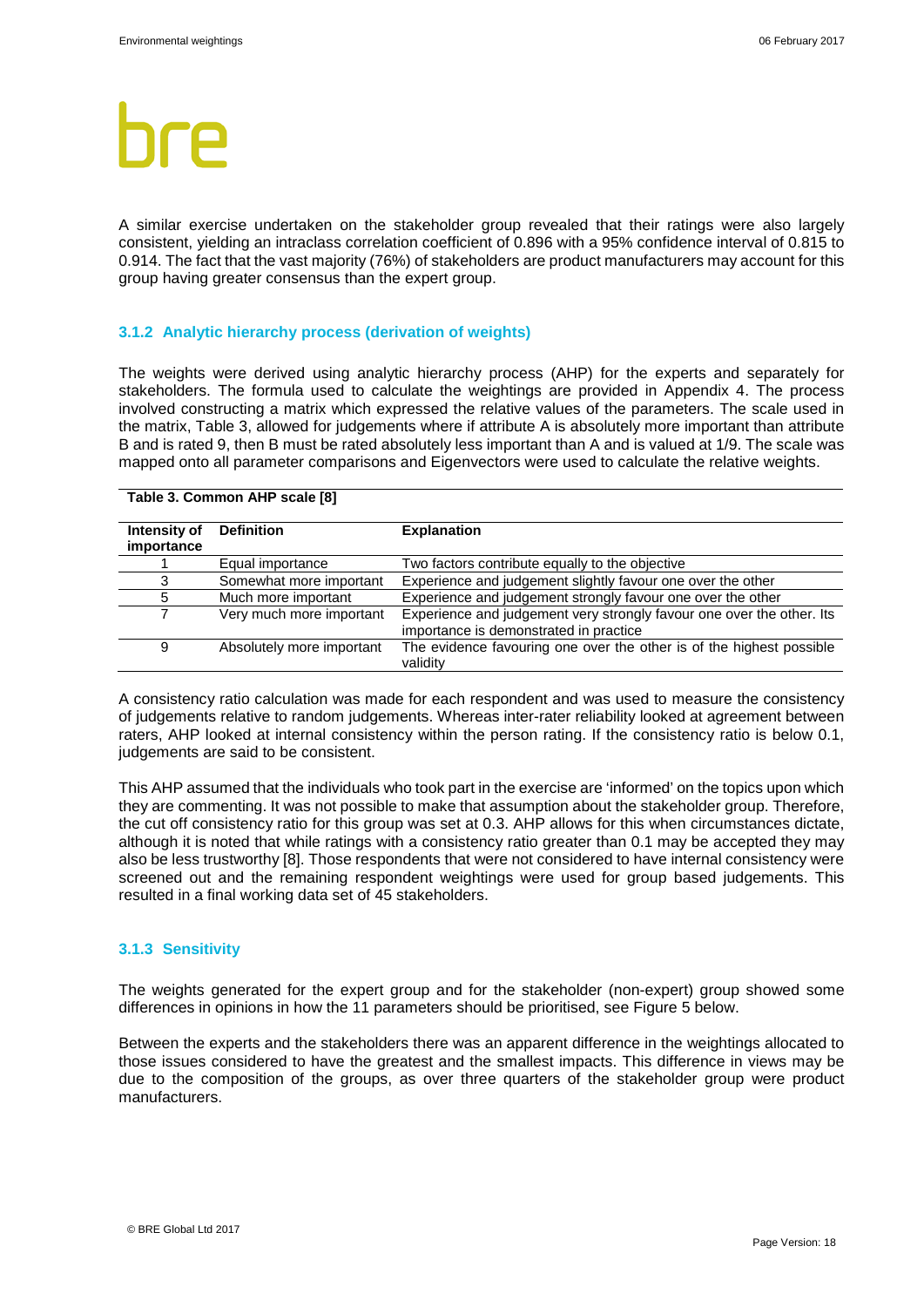

**Figure 5. Comparing expert and non-expert responses**

Alternative group constructs were assessed to gauge the sensitivity of the weights. Alternative groups considered include but are not limited to:

- All experts
- Subset of experts with the highest inter-rater reliability
- Subset of experts that rated themselves as being reasonably well informed for at least 8 parameters
- All stakeholders
- Subset of stakeholders with the highest inter-rater reliability
- Subset of stakeholders that rated themselves as being reasonably well informed for at least eight parameters
- Subset of stakeholders who are product manufacturers
- Subset of stakeholders who are not product manufacturers

While each group yielded different sets of priorities, there were some commonalities observed across the board. Non-hazardous waste disposal was consistently considered to be least important and global warming was almost always considered to be most important.

Sensitivity analysis of the expert groups showed that the top and bottom three issues considered to have the greatest and least impacts respectfully, were often the same, even if the order might change. Sensitivity analysis of the stakeholder groups showed greater variation in how priorities were set.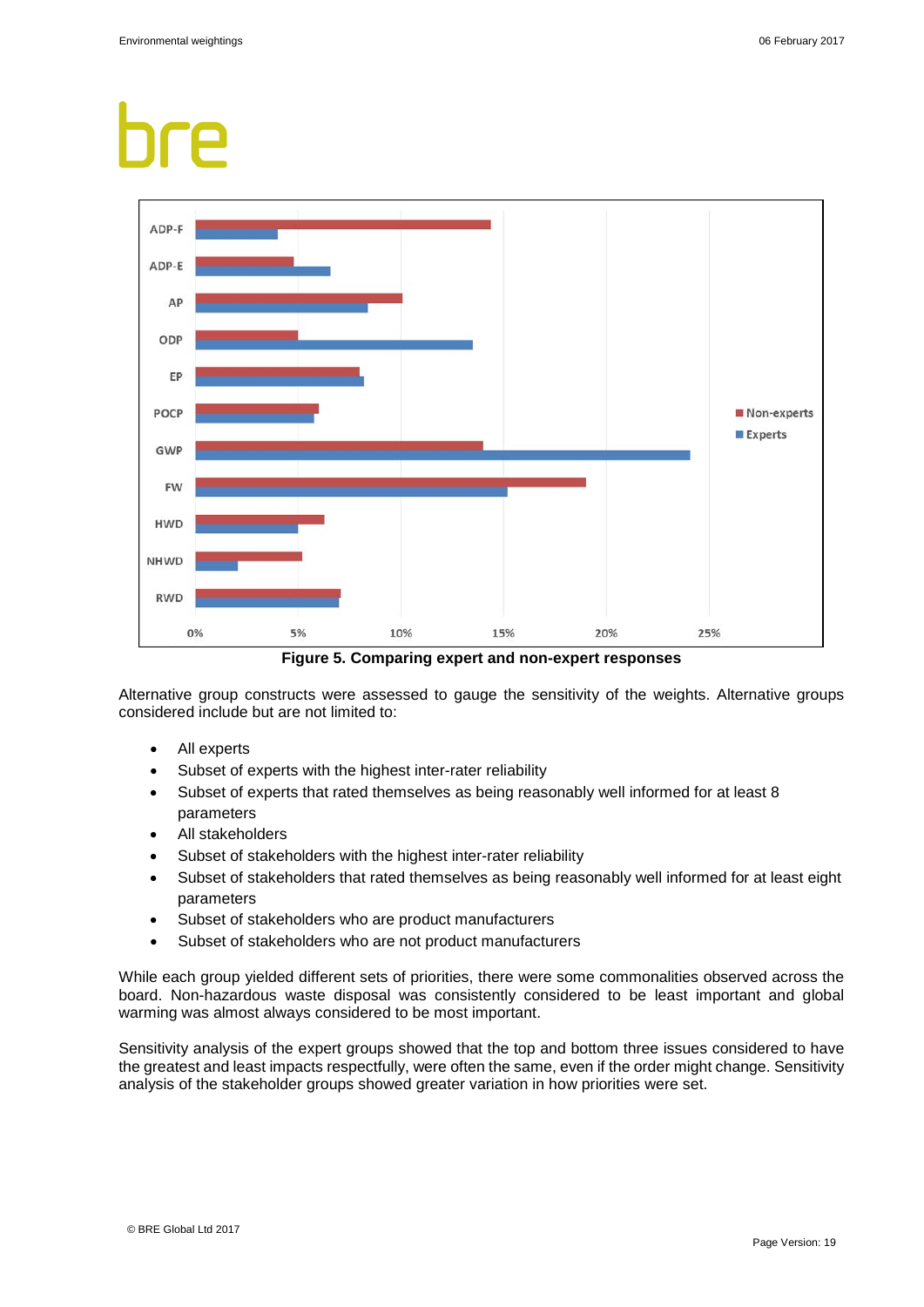### **3.2 The Results**

The weightings exercise showed that the expert perceptions of the impact of the issues measured by the 11 parameters is reasonably consistent across different breakdowns. There is a general hierarchy across the issues, which implies that global warming, net use of fresh water and depletion potential of the stratospheric ozone layer are most important and that hazardous waste disposed, abiotic depletion potential for fossil fuel resources and non-hazardous waste disposed are least important on average. The final results of the weightings exercise are as shown in Table 4.

| Table 4. Final weightings results of the 2015 exercise based on the results of the expert group |  |
|-------------------------------------------------------------------------------------------------|--|
|-------------------------------------------------------------------------------------------------|--|

| Ranking | <b>Parameter</b>                                                     |             | Weighting (%) |
|---------|----------------------------------------------------------------------|-------------|---------------|
|         | Global warming potential (Climate change)                            | <b>GWP</b>  | 24.1          |
|         | Net use of fresh water (parameter describing resource use)           | <b>FW</b>   | 15.2          |
|         | Depletion potential of the stratospheric ozone layer                 | <b>ODP</b>  | 13.5          |
|         | Acidification potential of soil and water                            | AP          | 8.4           |
|         | Eutrophication potential                                             | EP.         | 8.2           |
|         | Radioactive waste disposed* (parameter describing waste categories)  | <b>RWD</b>  | 7.0           |
|         | Abiotic depletion potential for non-fossil resources (elements)      | ADP-E       | 6.6           |
|         | Formation potential of tropospheric ozone                            | <b>POCP</b> | 5.8           |
|         | Hazardous waste disposed (parameter describing waste categories)     | <b>HWD</b>  | 5.0           |
| 10      | Abiotic depletion potential for fossil resources (fossil fuels)      | ADP-F       | 4.0           |
|         | Non-hazardous waste disposed (parameter describing waste categories) | <b>NHWD</b> | 2.1           |

\* This was referred to as high level radioactive waste disposed in the survey, but is applied to radioactive waste disposed, as this is the parameter to be reported in EN 15804, for consistency

## **4 How the weightings can be used**

The weightings enable the generation of BRE EN Ecopoints which can be used (by construction product manufacturers) in product differentiation and sustainability reporting and (by all other stakeholders) in product selection and comparison – subject to specific conditions for the use of LCA study results in product comparison. To obtain the BRE EN Ecopoints, as used in the BRE methodology, the characterised data obtained from an EN 15804 compliant LCA study for the 11 parameters weighted are referenced to the impact for each issue for one European citizen per year using appropriate European normalisation factors, and the normalised impact values so obtained are multiplied by the weighting factors shown in Table 4 developed for the respective 11 parameters. The results are then summed to give a single score.

When used in an appropriate comparative assessment of construction products or buildings, higher BRE EN Ecopoints scores indicate higher environmental impacts. Currently, BRE EN Ecopoints scores are used in BRE's IMPACT specification and database for building level assessments.

In a BRE generated EN EPD, the corresponding BRE EN Ecopoints score can be added as additional information – as this does not form a standard part of the EPD communication as required by EN 15804.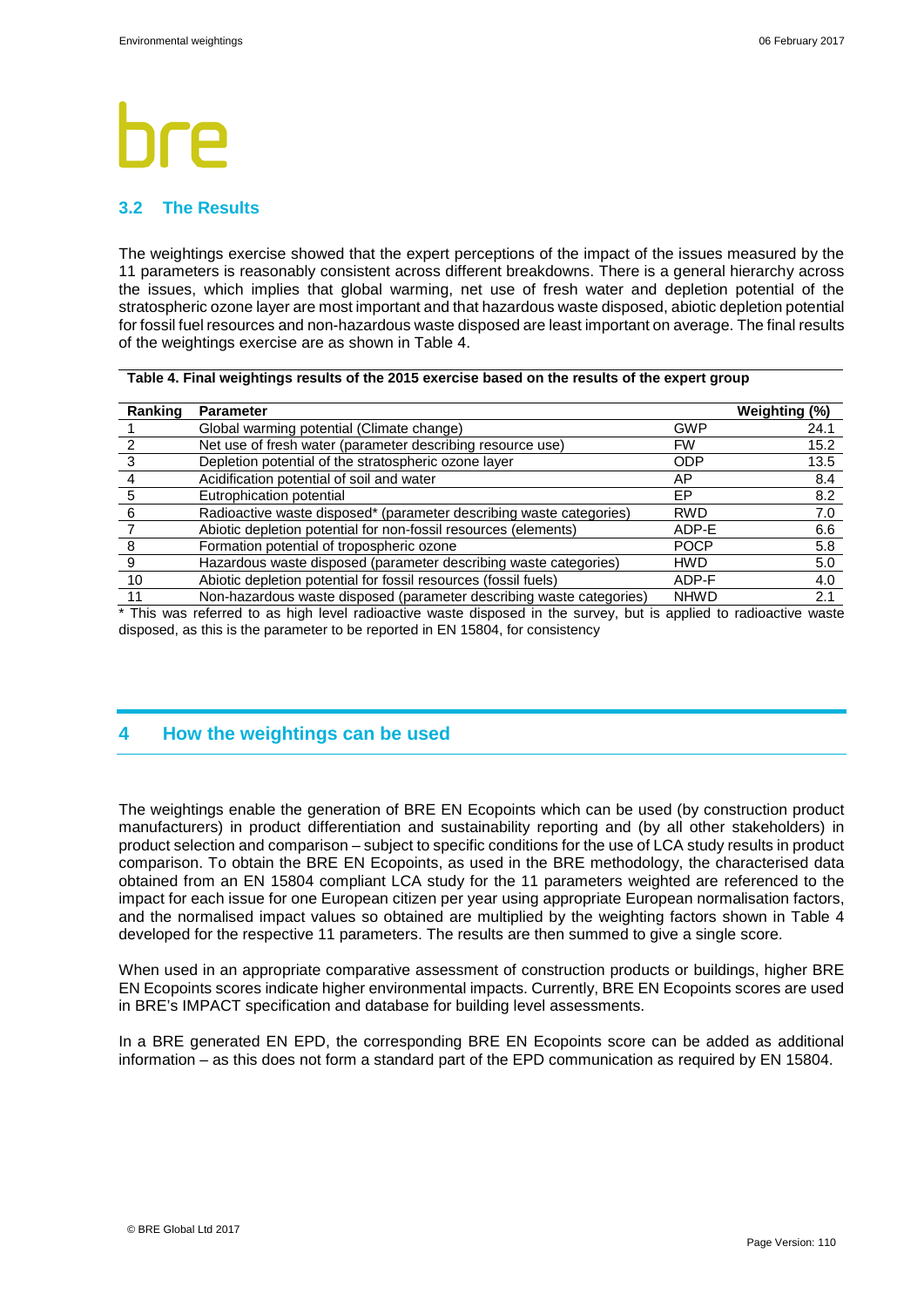# 7Α

## **5 Conclusions**

BRE has successfully carried out a weightings exercise to determine the relative importance of a selected number of issues using their respective parameters from the EN 15804 standard. The results of the weightings exercise show that the topmost issues of concern continue to be in terms of the carbon footprint and the water footprint, conveyed through the global warming potential (climate change) parameter and the net use of fresh water parameter respectively. These two issues were the same leading issues in the previous BRE weightings exercise published in the BRE 2008 methodology, indicating that while knowledge and understanding has progressed over the years, the overall perception of the issues of importance has not changed significantly.

However, it is to be noted that the data and findings from this research are time- and information-dependent, and are therefore subject to varying degrees of change in future exercises.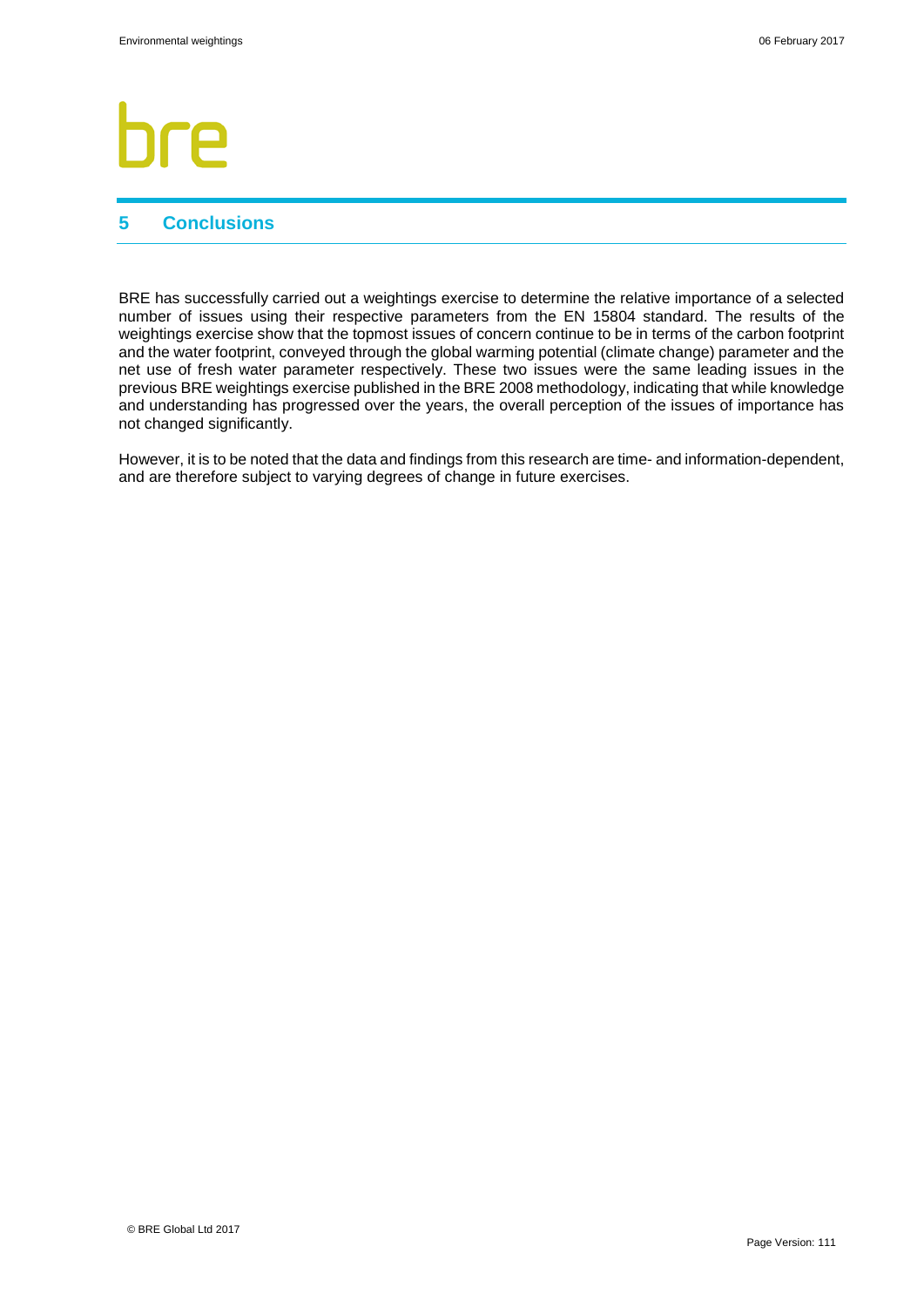# P

## **Appendices**

### **Appendix 1 – The Expert Panel members**

#### **Table Appendix 1. Expert Panel members**

| Paul Leinster - Chief Executive, Environment Agency                                    |
|----------------------------------------------------------------------------------------|
| Ian Boyd – Chief Scientist, Department for Environment, Food & Rural Affairs (DEFRA)   |
| Ioannis Ioannou - Professor of Strategy and Entrepreneurship, London Business School   |
| Martin Nesbit - Senior Fellow and Head of Environmental Governance Team, IEEP          |
| James Cadman - Lead Consultant, Action Sustainability                                  |
| Ariel Brunner - Head of EU Policy, BirdLife Europe                                     |
| Stephen Smith – Professor of Bioresource Systems, Imperial College London              |
| Margaret Bates - Professor of Sustainable Wastes Management, University of Northampton |
| Mark Goedkoop - CEO of PRé Consultants                                                 |
| Nick Voulvoulis - Reader in Environmental Technology, Imperial College London          |

### **Appendix 2 – Selection of Parameters**

The following table is a summary of the justification in the selection of the 11 parameters included in the weightings exercise. The conditions applied were that the parameters selected:

- could be calculated reliably;
- would use commonly available LCA databases;
- use an internationally agreed standardised / accepted methodology for calculating impacts;
- are directly or inversely linked to environmental impacts;
- in combination, provide a broad coverage of the issues, without introducing bias by double counting benefits and burdens.

#### **Table Appendix 2. Selection of Parameters**

| <b>Parameter</b>                              | <b>Finding</b>                                   | Include? |  |  |  |  |  |
|-----------------------------------------------|--------------------------------------------------|----------|--|--|--|--|--|
| Parameters describing environmental impacts   |                                                  |          |  |  |  |  |  |
| Global warming potential (Climate change),    | Well established effect not addressed by another | Yes      |  |  |  |  |  |
| GWP                                           | parameter                                        |          |  |  |  |  |  |
| Depletion potential of the stratospheric      | Well established effect not addressed by another | Yes      |  |  |  |  |  |
| ozone layer, ODP                              | parameter                                        |          |  |  |  |  |  |
| Acidification potential of soil and water, AP | Well established effect not addressed by another | Yes      |  |  |  |  |  |
|                                               | parameter                                        |          |  |  |  |  |  |
| Eutrophication potential, EP                  | Well established effect not addressed by another | Yes      |  |  |  |  |  |
|                                               | parameter                                        |          |  |  |  |  |  |
| Formation potential of tropospheric ozone,    | Well established effect not addressed by another | Yes      |  |  |  |  |  |
| <b>POCP</b>                                   | parameter                                        |          |  |  |  |  |  |
| Abiotic depletion potential for non-fossil    | New approach to assessing non-renewable resource | Yes      |  |  |  |  |  |
| resources (elements), ADP-E                   | consumption                                      |          |  |  |  |  |  |
| Abiotic depletion potential for fossil        | New approach to assessing non-renewable resource | Yes      |  |  |  |  |  |
| resources (fossil fuels). ADP-F               | consumption                                      |          |  |  |  |  |  |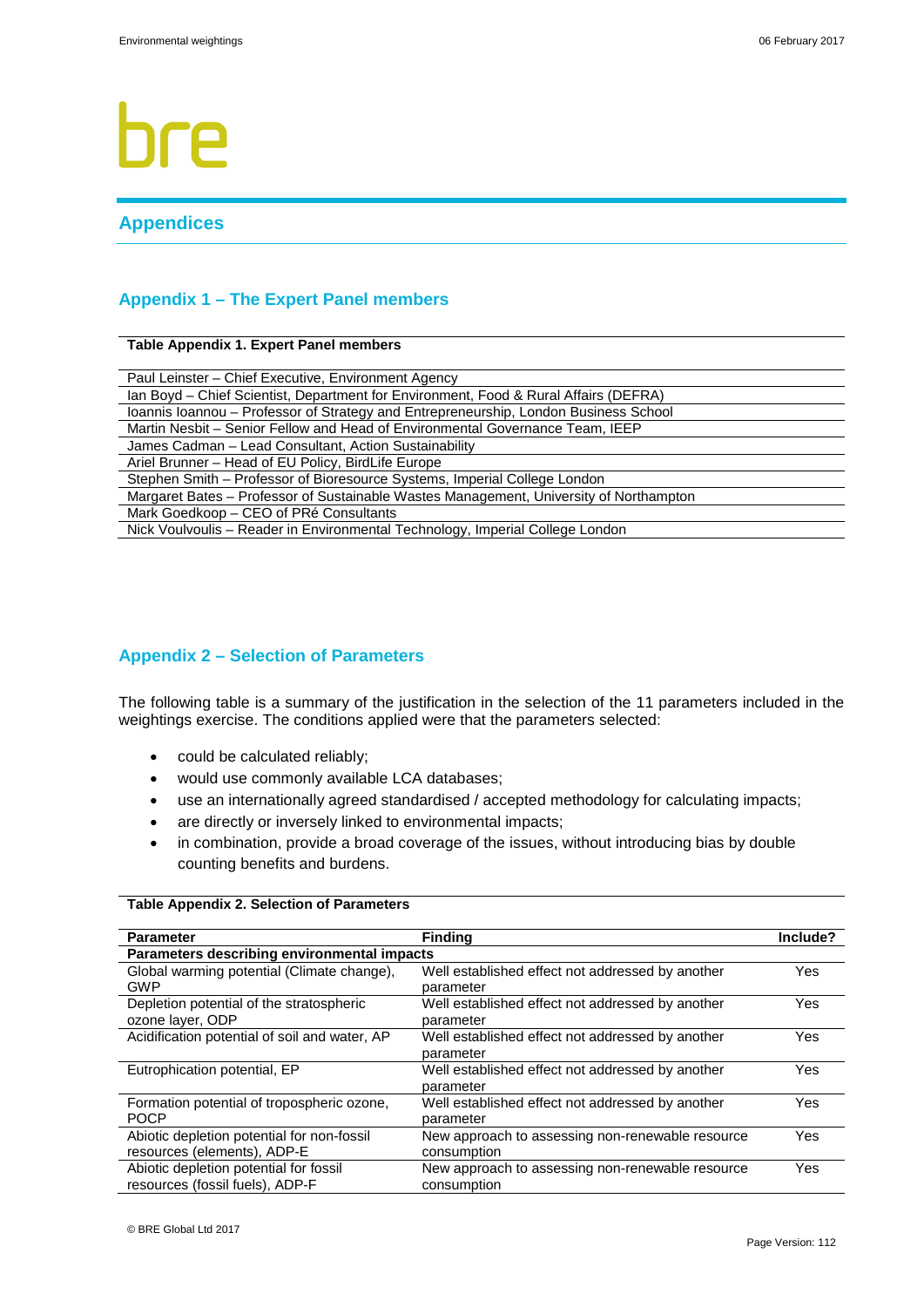## bre

## **Table Appendix 2. Selection of Parameters**

| Use of renewable primary energy excluding<br>No<br>Captured in other impact parameters. Upstream data<br>sets may not categorise primary energy mixes in this<br>renewable primary energy resources used<br>as raw materials, PERE<br>way<br>Linked to fossil fuel combustion. Upstream data sets<br>No<br>Use of renewable primary energy resources<br>used as raw materials, PERM<br>may not categorise primary energy mixes in this way<br>Total use of renewable primary energy<br>Captured elsewhere - see ADP-F. Upstream data sets<br><b>No</b><br>resources (primary energy and primary<br>may not categorise primary energy mix in this way<br>energy resources used as raw materials),<br><b>PERT</b><br>Use of non-renewable primary energy<br>Captured elsewhere - see ADP-F & GWP. Upstream<br><b>No</b><br>excluding non-renewable primary energy<br>data sets may not categorise primary energy mix in<br>resources used as raw materials, PENRE<br>this way<br>Captured elsewhere - see ADP-F. Upstream data sets<br>Use of non-renewable primary energy<br><b>No</b><br>resources used as raw materials, PENRM<br>may not categorise primary energy mix in this way<br>Captured elsewhere - see ADP-F. Upstream data sets<br>Total use of non-renewable primary energy<br><b>No</b><br>resources (primary energy and primary<br>may not categorise primary energy mix in this way<br>energy resources used as raw materials),<br><b>PENRT</b><br>Captured elsewhere. Not always proportional to % in<br>Use of secondary material, SM<br><b>No</b><br>product, benefits may also outweigh loads and vice<br>versa<br>Use of renewable secondary fuels, RSF<br>Captured elsewhere. Benefits may also outweigh<br><b>No</b><br>loads and vice versa<br>Use of non-renewable secondary fuels,<br>Captured elsewhere. Benefits may also outweigh<br>No<br><b>NRSF</b><br>loads and vice versa<br>Net use of fresh water, FW<br>A very important parameter, with increasing national,<br>Yes<br>and international focus<br>Parameters describing waste categories<br>Hazardous waste disposed, HWD<br>Yes<br>Very important<br>Non-hazardous waste disposed, NHWD<br>Very important<br>Yes<br>Radioactive waste disposed (Total), TRWD<br>Characterisation factors potentially highly variable<br>No<br>Radioactive waste disposed (high level),<br>Very important, not captured elsewhere. A BRE<br>Yes<br><b>RWDHL</b><br>parameter<br>Parameters describing other output flows<br>Components for re-use, CRU<br>Captured elsewhere, can help with interpretation of<br>No<br>EPD and specific product assessment and modelling<br>in building scenarios, but not linked to environmental<br>impacts<br>Captured elsewhere, can help with interpretation of<br>Materials for recycling, MFR<br>No<br>EPD and specific product assessment and modelling<br>in building scenarios, but not linked to environmental<br>impacts<br>Captured elsewhere, can help with interpretation of<br>Materials for energy recovery, MER<br>No<br>EPD and specific product assessment and modelling<br>in building scenarios, but not linked to environmental<br>impacts<br>Exported energy, EE<br>Captured elsewhere, can help with interpretation of<br>No<br>EPD and specific product assessment and modelling<br>in building scenarios, but not linked to environmental | <b>Parameter</b>                   | <b>Finding</b> | Include? |
|---------------------------------------------------------------------------------------------------------------------------------------------------------------------------------------------------------------------------------------------------------------------------------------------------------------------------------------------------------------------------------------------------------------------------------------------------------------------------------------------------------------------------------------------------------------------------------------------------------------------------------------------------------------------------------------------------------------------------------------------------------------------------------------------------------------------------------------------------------------------------------------------------------------------------------------------------------------------------------------------------------------------------------------------------------------------------------------------------------------------------------------------------------------------------------------------------------------------------------------------------------------------------------------------------------------------------------------------------------------------------------------------------------------------------------------------------------------------------------------------------------------------------------------------------------------------------------------------------------------------------------------------------------------------------------------------------------------------------------------------------------------------------------------------------------------------------------------------------------------------------------------------------------------------------------------------------------------------------------------------------------------------------------------------------------------------------------------------------------------------------------------------------------------------------------------------------------------------------------------------------------------------------------------------------------------------------------------------------------------------------------------------------------------------------------------------------------------------------------------------------------------------------------------------------------------------------------------------------------------------------------------------------------------------------------------------------------------------------------------------------------------------------------------------------------------------------------------------------------------------------------------------------------------------------------------------------------------------------------------------------------------------------------------------------------------------------------------------------------------------------------------------------------------------------------------------------------------------------------------------------------------------------------------------------------------------------------------------------------------------------|------------------------------------|----------------|----------|
|                                                                                                                                                                                                                                                                                                                                                                                                                                                                                                                                                                                                                                                                                                                                                                                                                                                                                                                                                                                                                                                                                                                                                                                                                                                                                                                                                                                                                                                                                                                                                                                                                                                                                                                                                                                                                                                                                                                                                                                                                                                                                                                                                                                                                                                                                                                                                                                                                                                                                                                                                                                                                                                                                                                                                                                                                                                                                                                                                                                                                                                                                                                                                                                                                                                                                                                                                                           | Parameters describing resource use |                |          |
|                                                                                                                                                                                                                                                                                                                                                                                                                                                                                                                                                                                                                                                                                                                                                                                                                                                                                                                                                                                                                                                                                                                                                                                                                                                                                                                                                                                                                                                                                                                                                                                                                                                                                                                                                                                                                                                                                                                                                                                                                                                                                                                                                                                                                                                                                                                                                                                                                                                                                                                                                                                                                                                                                                                                                                                                                                                                                                                                                                                                                                                                                                                                                                                                                                                                                                                                                                           |                                    |                |          |
|                                                                                                                                                                                                                                                                                                                                                                                                                                                                                                                                                                                                                                                                                                                                                                                                                                                                                                                                                                                                                                                                                                                                                                                                                                                                                                                                                                                                                                                                                                                                                                                                                                                                                                                                                                                                                                                                                                                                                                                                                                                                                                                                                                                                                                                                                                                                                                                                                                                                                                                                                                                                                                                                                                                                                                                                                                                                                                                                                                                                                                                                                                                                                                                                                                                                                                                                                                           |                                    |                |          |
|                                                                                                                                                                                                                                                                                                                                                                                                                                                                                                                                                                                                                                                                                                                                                                                                                                                                                                                                                                                                                                                                                                                                                                                                                                                                                                                                                                                                                                                                                                                                                                                                                                                                                                                                                                                                                                                                                                                                                                                                                                                                                                                                                                                                                                                                                                                                                                                                                                                                                                                                                                                                                                                                                                                                                                                                                                                                                                                                                                                                                                                                                                                                                                                                                                                                                                                                                                           |                                    |                |          |
|                                                                                                                                                                                                                                                                                                                                                                                                                                                                                                                                                                                                                                                                                                                                                                                                                                                                                                                                                                                                                                                                                                                                                                                                                                                                                                                                                                                                                                                                                                                                                                                                                                                                                                                                                                                                                                                                                                                                                                                                                                                                                                                                                                                                                                                                                                                                                                                                                                                                                                                                                                                                                                                                                                                                                                                                                                                                                                                                                                                                                                                                                                                                                                                                                                                                                                                                                                           |                                    |                |          |
|                                                                                                                                                                                                                                                                                                                                                                                                                                                                                                                                                                                                                                                                                                                                                                                                                                                                                                                                                                                                                                                                                                                                                                                                                                                                                                                                                                                                                                                                                                                                                                                                                                                                                                                                                                                                                                                                                                                                                                                                                                                                                                                                                                                                                                                                                                                                                                                                                                                                                                                                                                                                                                                                                                                                                                                                                                                                                                                                                                                                                                                                                                                                                                                                                                                                                                                                                                           |                                    |                |          |
|                                                                                                                                                                                                                                                                                                                                                                                                                                                                                                                                                                                                                                                                                                                                                                                                                                                                                                                                                                                                                                                                                                                                                                                                                                                                                                                                                                                                                                                                                                                                                                                                                                                                                                                                                                                                                                                                                                                                                                                                                                                                                                                                                                                                                                                                                                                                                                                                                                                                                                                                                                                                                                                                                                                                                                                                                                                                                                                                                                                                                                                                                                                                                                                                                                                                                                                                                                           |                                    |                |          |
|                                                                                                                                                                                                                                                                                                                                                                                                                                                                                                                                                                                                                                                                                                                                                                                                                                                                                                                                                                                                                                                                                                                                                                                                                                                                                                                                                                                                                                                                                                                                                                                                                                                                                                                                                                                                                                                                                                                                                                                                                                                                                                                                                                                                                                                                                                                                                                                                                                                                                                                                                                                                                                                                                                                                                                                                                                                                                                                                                                                                                                                                                                                                                                                                                                                                                                                                                                           |                                    |                |          |
|                                                                                                                                                                                                                                                                                                                                                                                                                                                                                                                                                                                                                                                                                                                                                                                                                                                                                                                                                                                                                                                                                                                                                                                                                                                                                                                                                                                                                                                                                                                                                                                                                                                                                                                                                                                                                                                                                                                                                                                                                                                                                                                                                                                                                                                                                                                                                                                                                                                                                                                                                                                                                                                                                                                                                                                                                                                                                                                                                                                                                                                                                                                                                                                                                                                                                                                                                                           |                                    |                |          |
|                                                                                                                                                                                                                                                                                                                                                                                                                                                                                                                                                                                                                                                                                                                                                                                                                                                                                                                                                                                                                                                                                                                                                                                                                                                                                                                                                                                                                                                                                                                                                                                                                                                                                                                                                                                                                                                                                                                                                                                                                                                                                                                                                                                                                                                                                                                                                                                                                                                                                                                                                                                                                                                                                                                                                                                                                                                                                                                                                                                                                                                                                                                                                                                                                                                                                                                                                                           |                                    |                |          |
|                                                                                                                                                                                                                                                                                                                                                                                                                                                                                                                                                                                                                                                                                                                                                                                                                                                                                                                                                                                                                                                                                                                                                                                                                                                                                                                                                                                                                                                                                                                                                                                                                                                                                                                                                                                                                                                                                                                                                                                                                                                                                                                                                                                                                                                                                                                                                                                                                                                                                                                                                                                                                                                                                                                                                                                                                                                                                                                                                                                                                                                                                                                                                                                                                                                                                                                                                                           |                                    |                |          |
|                                                                                                                                                                                                                                                                                                                                                                                                                                                                                                                                                                                                                                                                                                                                                                                                                                                                                                                                                                                                                                                                                                                                                                                                                                                                                                                                                                                                                                                                                                                                                                                                                                                                                                                                                                                                                                                                                                                                                                                                                                                                                                                                                                                                                                                                                                                                                                                                                                                                                                                                                                                                                                                                                                                                                                                                                                                                                                                                                                                                                                                                                                                                                                                                                                                                                                                                                                           |                                    |                |          |
|                                                                                                                                                                                                                                                                                                                                                                                                                                                                                                                                                                                                                                                                                                                                                                                                                                                                                                                                                                                                                                                                                                                                                                                                                                                                                                                                                                                                                                                                                                                                                                                                                                                                                                                                                                                                                                                                                                                                                                                                                                                                                                                                                                                                                                                                                                                                                                                                                                                                                                                                                                                                                                                                                                                                                                                                                                                                                                                                                                                                                                                                                                                                                                                                                                                                                                                                                                           |                                    |                |          |
|                                                                                                                                                                                                                                                                                                                                                                                                                                                                                                                                                                                                                                                                                                                                                                                                                                                                                                                                                                                                                                                                                                                                                                                                                                                                                                                                                                                                                                                                                                                                                                                                                                                                                                                                                                                                                                                                                                                                                                                                                                                                                                                                                                                                                                                                                                                                                                                                                                                                                                                                                                                                                                                                                                                                                                                                                                                                                                                                                                                                                                                                                                                                                                                                                                                                                                                                                                           |                                    |                |          |
|                                                                                                                                                                                                                                                                                                                                                                                                                                                                                                                                                                                                                                                                                                                                                                                                                                                                                                                                                                                                                                                                                                                                                                                                                                                                                                                                                                                                                                                                                                                                                                                                                                                                                                                                                                                                                                                                                                                                                                                                                                                                                                                                                                                                                                                                                                                                                                                                                                                                                                                                                                                                                                                                                                                                                                                                                                                                                                                                                                                                                                                                                                                                                                                                                                                                                                                                                                           |                                    |                |          |
|                                                                                                                                                                                                                                                                                                                                                                                                                                                                                                                                                                                                                                                                                                                                                                                                                                                                                                                                                                                                                                                                                                                                                                                                                                                                                                                                                                                                                                                                                                                                                                                                                                                                                                                                                                                                                                                                                                                                                                                                                                                                                                                                                                                                                                                                                                                                                                                                                                                                                                                                                                                                                                                                                                                                                                                                                                                                                                                                                                                                                                                                                                                                                                                                                                                                                                                                                                           |                                    |                |          |
|                                                                                                                                                                                                                                                                                                                                                                                                                                                                                                                                                                                                                                                                                                                                                                                                                                                                                                                                                                                                                                                                                                                                                                                                                                                                                                                                                                                                                                                                                                                                                                                                                                                                                                                                                                                                                                                                                                                                                                                                                                                                                                                                                                                                                                                                                                                                                                                                                                                                                                                                                                                                                                                                                                                                                                                                                                                                                                                                                                                                                                                                                                                                                                                                                                                                                                                                                                           |                                    |                |          |
|                                                                                                                                                                                                                                                                                                                                                                                                                                                                                                                                                                                                                                                                                                                                                                                                                                                                                                                                                                                                                                                                                                                                                                                                                                                                                                                                                                                                                                                                                                                                                                                                                                                                                                                                                                                                                                                                                                                                                                                                                                                                                                                                                                                                                                                                                                                                                                                                                                                                                                                                                                                                                                                                                                                                                                                                                                                                                                                                                                                                                                                                                                                                                                                                                                                                                                                                                                           |                                    |                |          |
|                                                                                                                                                                                                                                                                                                                                                                                                                                                                                                                                                                                                                                                                                                                                                                                                                                                                                                                                                                                                                                                                                                                                                                                                                                                                                                                                                                                                                                                                                                                                                                                                                                                                                                                                                                                                                                                                                                                                                                                                                                                                                                                                                                                                                                                                                                                                                                                                                                                                                                                                                                                                                                                                                                                                                                                                                                                                                                                                                                                                                                                                                                                                                                                                                                                                                                                                                                           |                                    |                |          |
|                                                                                                                                                                                                                                                                                                                                                                                                                                                                                                                                                                                                                                                                                                                                                                                                                                                                                                                                                                                                                                                                                                                                                                                                                                                                                                                                                                                                                                                                                                                                                                                                                                                                                                                                                                                                                                                                                                                                                                                                                                                                                                                                                                                                                                                                                                                                                                                                                                                                                                                                                                                                                                                                                                                                                                                                                                                                                                                                                                                                                                                                                                                                                                                                                                                                                                                                                                           |                                    |                |          |
|                                                                                                                                                                                                                                                                                                                                                                                                                                                                                                                                                                                                                                                                                                                                                                                                                                                                                                                                                                                                                                                                                                                                                                                                                                                                                                                                                                                                                                                                                                                                                                                                                                                                                                                                                                                                                                                                                                                                                                                                                                                                                                                                                                                                                                                                                                                                                                                                                                                                                                                                                                                                                                                                                                                                                                                                                                                                                                                                                                                                                                                                                                                                                                                                                                                                                                                                                                           |                                    |                |          |
|                                                                                                                                                                                                                                                                                                                                                                                                                                                                                                                                                                                                                                                                                                                                                                                                                                                                                                                                                                                                                                                                                                                                                                                                                                                                                                                                                                                                                                                                                                                                                                                                                                                                                                                                                                                                                                                                                                                                                                                                                                                                                                                                                                                                                                                                                                                                                                                                                                                                                                                                                                                                                                                                                                                                                                                                                                                                                                                                                                                                                                                                                                                                                                                                                                                                                                                                                                           |                                    |                |          |
|                                                                                                                                                                                                                                                                                                                                                                                                                                                                                                                                                                                                                                                                                                                                                                                                                                                                                                                                                                                                                                                                                                                                                                                                                                                                                                                                                                                                                                                                                                                                                                                                                                                                                                                                                                                                                                                                                                                                                                                                                                                                                                                                                                                                                                                                                                                                                                                                                                                                                                                                                                                                                                                                                                                                                                                                                                                                                                                                                                                                                                                                                                                                                                                                                                                                                                                                                                           |                                    |                |          |
|                                                                                                                                                                                                                                                                                                                                                                                                                                                                                                                                                                                                                                                                                                                                                                                                                                                                                                                                                                                                                                                                                                                                                                                                                                                                                                                                                                                                                                                                                                                                                                                                                                                                                                                                                                                                                                                                                                                                                                                                                                                                                                                                                                                                                                                                                                                                                                                                                                                                                                                                                                                                                                                                                                                                                                                                                                                                                                                                                                                                                                                                                                                                                                                                                                                                                                                                                                           |                                    |                |          |
|                                                                                                                                                                                                                                                                                                                                                                                                                                                                                                                                                                                                                                                                                                                                                                                                                                                                                                                                                                                                                                                                                                                                                                                                                                                                                                                                                                                                                                                                                                                                                                                                                                                                                                                                                                                                                                                                                                                                                                                                                                                                                                                                                                                                                                                                                                                                                                                                                                                                                                                                                                                                                                                                                                                                                                                                                                                                                                                                                                                                                                                                                                                                                                                                                                                                                                                                                                           |                                    |                |          |
|                                                                                                                                                                                                                                                                                                                                                                                                                                                                                                                                                                                                                                                                                                                                                                                                                                                                                                                                                                                                                                                                                                                                                                                                                                                                                                                                                                                                                                                                                                                                                                                                                                                                                                                                                                                                                                                                                                                                                                                                                                                                                                                                                                                                                                                                                                                                                                                                                                                                                                                                                                                                                                                                                                                                                                                                                                                                                                                                                                                                                                                                                                                                                                                                                                                                                                                                                                           |                                    |                |          |
|                                                                                                                                                                                                                                                                                                                                                                                                                                                                                                                                                                                                                                                                                                                                                                                                                                                                                                                                                                                                                                                                                                                                                                                                                                                                                                                                                                                                                                                                                                                                                                                                                                                                                                                                                                                                                                                                                                                                                                                                                                                                                                                                                                                                                                                                                                                                                                                                                                                                                                                                                                                                                                                                                                                                                                                                                                                                                                                                                                                                                                                                                                                                                                                                                                                                                                                                                                           |                                    |                |          |
|                                                                                                                                                                                                                                                                                                                                                                                                                                                                                                                                                                                                                                                                                                                                                                                                                                                                                                                                                                                                                                                                                                                                                                                                                                                                                                                                                                                                                                                                                                                                                                                                                                                                                                                                                                                                                                                                                                                                                                                                                                                                                                                                                                                                                                                                                                                                                                                                                                                                                                                                                                                                                                                                                                                                                                                                                                                                                                                                                                                                                                                                                                                                                                                                                                                                                                                                                                           |                                    |                |          |
|                                                                                                                                                                                                                                                                                                                                                                                                                                                                                                                                                                                                                                                                                                                                                                                                                                                                                                                                                                                                                                                                                                                                                                                                                                                                                                                                                                                                                                                                                                                                                                                                                                                                                                                                                                                                                                                                                                                                                                                                                                                                                                                                                                                                                                                                                                                                                                                                                                                                                                                                                                                                                                                                                                                                                                                                                                                                                                                                                                                                                                                                                                                                                                                                                                                                                                                                                                           |                                    |                |          |
|                                                                                                                                                                                                                                                                                                                                                                                                                                                                                                                                                                                                                                                                                                                                                                                                                                                                                                                                                                                                                                                                                                                                                                                                                                                                                                                                                                                                                                                                                                                                                                                                                                                                                                                                                                                                                                                                                                                                                                                                                                                                                                                                                                                                                                                                                                                                                                                                                                                                                                                                                                                                                                                                                                                                                                                                                                                                                                                                                                                                                                                                                                                                                                                                                                                                                                                                                                           |                                    |                |          |
|                                                                                                                                                                                                                                                                                                                                                                                                                                                                                                                                                                                                                                                                                                                                                                                                                                                                                                                                                                                                                                                                                                                                                                                                                                                                                                                                                                                                                                                                                                                                                                                                                                                                                                                                                                                                                                                                                                                                                                                                                                                                                                                                                                                                                                                                                                                                                                                                                                                                                                                                                                                                                                                                                                                                                                                                                                                                                                                                                                                                                                                                                                                                                                                                                                                                                                                                                                           |                                    |                |          |
|                                                                                                                                                                                                                                                                                                                                                                                                                                                                                                                                                                                                                                                                                                                                                                                                                                                                                                                                                                                                                                                                                                                                                                                                                                                                                                                                                                                                                                                                                                                                                                                                                                                                                                                                                                                                                                                                                                                                                                                                                                                                                                                                                                                                                                                                                                                                                                                                                                                                                                                                                                                                                                                                                                                                                                                                                                                                                                                                                                                                                                                                                                                                                                                                                                                                                                                                                                           |                                    |                |          |
|                                                                                                                                                                                                                                                                                                                                                                                                                                                                                                                                                                                                                                                                                                                                                                                                                                                                                                                                                                                                                                                                                                                                                                                                                                                                                                                                                                                                                                                                                                                                                                                                                                                                                                                                                                                                                                                                                                                                                                                                                                                                                                                                                                                                                                                                                                                                                                                                                                                                                                                                                                                                                                                                                                                                                                                                                                                                                                                                                                                                                                                                                                                                                                                                                                                                                                                                                                           |                                    |                |          |
|                                                                                                                                                                                                                                                                                                                                                                                                                                                                                                                                                                                                                                                                                                                                                                                                                                                                                                                                                                                                                                                                                                                                                                                                                                                                                                                                                                                                                                                                                                                                                                                                                                                                                                                                                                                                                                                                                                                                                                                                                                                                                                                                                                                                                                                                                                                                                                                                                                                                                                                                                                                                                                                                                                                                                                                                                                                                                                                                                                                                                                                                                                                                                                                                                                                                                                                                                                           |                                    |                |          |
|                                                                                                                                                                                                                                                                                                                                                                                                                                                                                                                                                                                                                                                                                                                                                                                                                                                                                                                                                                                                                                                                                                                                                                                                                                                                                                                                                                                                                                                                                                                                                                                                                                                                                                                                                                                                                                                                                                                                                                                                                                                                                                                                                                                                                                                                                                                                                                                                                                                                                                                                                                                                                                                                                                                                                                                                                                                                                                                                                                                                                                                                                                                                                                                                                                                                                                                                                                           |                                    |                |          |
|                                                                                                                                                                                                                                                                                                                                                                                                                                                                                                                                                                                                                                                                                                                                                                                                                                                                                                                                                                                                                                                                                                                                                                                                                                                                                                                                                                                                                                                                                                                                                                                                                                                                                                                                                                                                                                                                                                                                                                                                                                                                                                                                                                                                                                                                                                                                                                                                                                                                                                                                                                                                                                                                                                                                                                                                                                                                                                                                                                                                                                                                                                                                                                                                                                                                                                                                                                           |                                    |                |          |
|                                                                                                                                                                                                                                                                                                                                                                                                                                                                                                                                                                                                                                                                                                                                                                                                                                                                                                                                                                                                                                                                                                                                                                                                                                                                                                                                                                                                                                                                                                                                                                                                                                                                                                                                                                                                                                                                                                                                                                                                                                                                                                                                                                                                                                                                                                                                                                                                                                                                                                                                                                                                                                                                                                                                                                                                                                                                                                                                                                                                                                                                                                                                                                                                                                                                                                                                                                           |                                    |                |          |
|                                                                                                                                                                                                                                                                                                                                                                                                                                                                                                                                                                                                                                                                                                                                                                                                                                                                                                                                                                                                                                                                                                                                                                                                                                                                                                                                                                                                                                                                                                                                                                                                                                                                                                                                                                                                                                                                                                                                                                                                                                                                                                                                                                                                                                                                                                                                                                                                                                                                                                                                                                                                                                                                                                                                                                                                                                                                                                                                                                                                                                                                                                                                                                                                                                                                                                                                                                           |                                    |                |          |
|                                                                                                                                                                                                                                                                                                                                                                                                                                                                                                                                                                                                                                                                                                                                                                                                                                                                                                                                                                                                                                                                                                                                                                                                                                                                                                                                                                                                                                                                                                                                                                                                                                                                                                                                                                                                                                                                                                                                                                                                                                                                                                                                                                                                                                                                                                                                                                                                                                                                                                                                                                                                                                                                                                                                                                                                                                                                                                                                                                                                                                                                                                                                                                                                                                                                                                                                                                           |                                    |                |          |
|                                                                                                                                                                                                                                                                                                                                                                                                                                                                                                                                                                                                                                                                                                                                                                                                                                                                                                                                                                                                                                                                                                                                                                                                                                                                                                                                                                                                                                                                                                                                                                                                                                                                                                                                                                                                                                                                                                                                                                                                                                                                                                                                                                                                                                                                                                                                                                                                                                                                                                                                                                                                                                                                                                                                                                                                                                                                                                                                                                                                                                                                                                                                                                                                                                                                                                                                                                           |                                    |                |          |
|                                                                                                                                                                                                                                                                                                                                                                                                                                                                                                                                                                                                                                                                                                                                                                                                                                                                                                                                                                                                                                                                                                                                                                                                                                                                                                                                                                                                                                                                                                                                                                                                                                                                                                                                                                                                                                                                                                                                                                                                                                                                                                                                                                                                                                                                                                                                                                                                                                                                                                                                                                                                                                                                                                                                                                                                                                                                                                                                                                                                                                                                                                                                                                                                                                                                                                                                                                           |                                    |                |          |
|                                                                                                                                                                                                                                                                                                                                                                                                                                                                                                                                                                                                                                                                                                                                                                                                                                                                                                                                                                                                                                                                                                                                                                                                                                                                                                                                                                                                                                                                                                                                                                                                                                                                                                                                                                                                                                                                                                                                                                                                                                                                                                                                                                                                                                                                                                                                                                                                                                                                                                                                                                                                                                                                                                                                                                                                                                                                                                                                                                                                                                                                                                                                                                                                                                                                                                                                                                           |                                    |                |          |
|                                                                                                                                                                                                                                                                                                                                                                                                                                                                                                                                                                                                                                                                                                                                                                                                                                                                                                                                                                                                                                                                                                                                                                                                                                                                                                                                                                                                                                                                                                                                                                                                                                                                                                                                                                                                                                                                                                                                                                                                                                                                                                                                                                                                                                                                                                                                                                                                                                                                                                                                                                                                                                                                                                                                                                                                                                                                                                                                                                                                                                                                                                                                                                                                                                                                                                                                                                           |                                    |                |          |
|                                                                                                                                                                                                                                                                                                                                                                                                                                                                                                                                                                                                                                                                                                                                                                                                                                                                                                                                                                                                                                                                                                                                                                                                                                                                                                                                                                                                                                                                                                                                                                                                                                                                                                                                                                                                                                                                                                                                                                                                                                                                                                                                                                                                                                                                                                                                                                                                                                                                                                                                                                                                                                                                                                                                                                                                                                                                                                                                                                                                                                                                                                                                                                                                                                                                                                                                                                           |                                    |                |          |
|                                                                                                                                                                                                                                                                                                                                                                                                                                                                                                                                                                                                                                                                                                                                                                                                                                                                                                                                                                                                                                                                                                                                                                                                                                                                                                                                                                                                                                                                                                                                                                                                                                                                                                                                                                                                                                                                                                                                                                                                                                                                                                                                                                                                                                                                                                                                                                                                                                                                                                                                                                                                                                                                                                                                                                                                                                                                                                                                                                                                                                                                                                                                                                                                                                                                                                                                                                           |                                    |                |          |
|                                                                                                                                                                                                                                                                                                                                                                                                                                                                                                                                                                                                                                                                                                                                                                                                                                                                                                                                                                                                                                                                                                                                                                                                                                                                                                                                                                                                                                                                                                                                                                                                                                                                                                                                                                                                                                                                                                                                                                                                                                                                                                                                                                                                                                                                                                                                                                                                                                                                                                                                                                                                                                                                                                                                                                                                                                                                                                                                                                                                                                                                                                                                                                                                                                                                                                                                                                           |                                    |                |          |
|                                                                                                                                                                                                                                                                                                                                                                                                                                                                                                                                                                                                                                                                                                                                                                                                                                                                                                                                                                                                                                                                                                                                                                                                                                                                                                                                                                                                                                                                                                                                                                                                                                                                                                                                                                                                                                                                                                                                                                                                                                                                                                                                                                                                                                                                                                                                                                                                                                                                                                                                                                                                                                                                                                                                                                                                                                                                                                                                                                                                                                                                                                                                                                                                                                                                                                                                                                           |                                    |                |          |
|                                                                                                                                                                                                                                                                                                                                                                                                                                                                                                                                                                                                                                                                                                                                                                                                                                                                                                                                                                                                                                                                                                                                                                                                                                                                                                                                                                                                                                                                                                                                                                                                                                                                                                                                                                                                                                                                                                                                                                                                                                                                                                                                                                                                                                                                                                                                                                                                                                                                                                                                                                                                                                                                                                                                                                                                                                                                                                                                                                                                                                                                                                                                                                                                                                                                                                                                                                           |                                    | impacts        |          |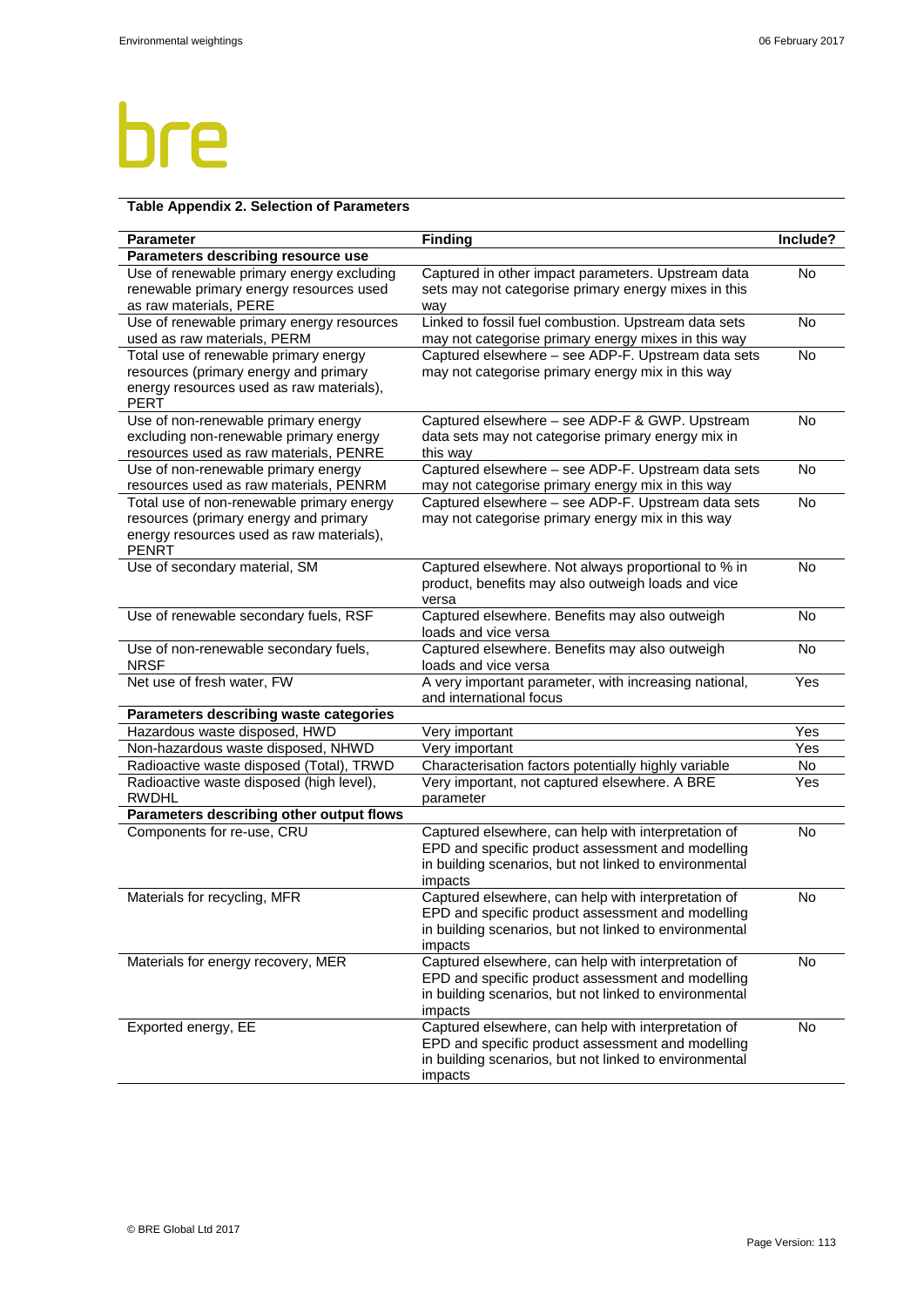#### **Appendix 3 – Extracts from the online survey**

## bre BRE Weightings Exercise - Environmental Parameter Definitions What are the selected environmental parameters measuring? Brief descriptions of the 11 environmental metrics (impact categories) are given below, to show what is being measured in each case • Abiotic depletion potential for fossil resources (fossil fuels)<br>Fossil fuels provide a valuable source of energy and feedstock for materials such as plastics.<br>Although there are alternatives, these are only able to repla current use. Fossil fuels are a finite resource and their continued consumption will make them<br>unavailable for use by future generations. Abiotic depletion potential for non-fossil resources (elements)<br>This impact category is related to the extraction of virgin abiotic material e.g. extraction of

The extraction of such substances can mean<br>and aggregates, metal ores, minerals, earth etc. The extraction of such substances can mean<br>that the natural carrying capacity of the earth is exceeded, and make them unavailable consideration

• Acidification potential of soil and water<br>Acidic gases such as sulphur dioxide  $(SO_2)$  and nitrogen oxides  $(NO_X)$  given off in fuel<br>combustion react with water in the soil or in the atmosphere (where it forms "acid rain composition and their physical properties. Acid deposition can therefore damage ecosystems and erode materials

**Depletion potential of the stratospheric ozone layer**<br>This is also known as ozone depletion potential. The ozone layer is part of the earth's upper<br>atmosphere (the stratosphere), and damage to the ozone layer by chlorinat hydrochlorofluorocarbons (HCFC) have been phased out in Europe following the 1987<br>Montreal Protocol, much of the existing refrigeration equipment and insulation foam still contains CFCs and HCFCs

**Eutrophication potential** 

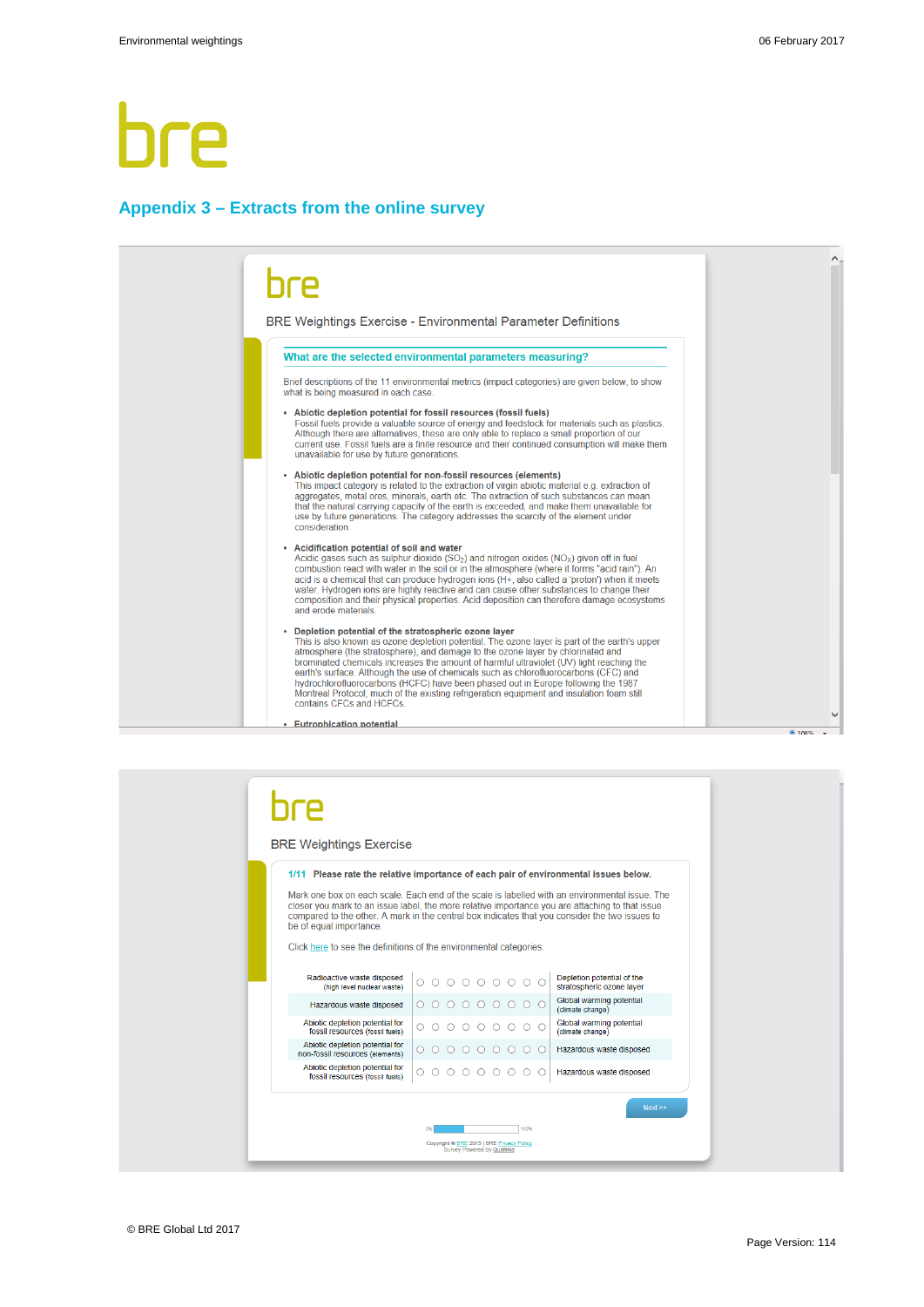## **Appendix 4 – AHP Formula [8] [9]**

Calculation of the eigenvector was achieved using the eigenvector method. A pair-wise comparison (judgement) matrix, for an individual respondent (the  $k<sup>th</sup>$  decision maker) is given by  $A^{[k]}$  and the corresponding priority vectors (weights) are given by  $\omega^{[\kappa]}$ , where:

$$
A^{[k]} = (a_{ij}^{[k]}) \forall i, j \in \{1, n\}
$$

$$
\omega^{[k]} = (\omega_1^{[k]}, \omega_2^{[k]}, \dots, \omega_n^{[k]}), \text{where } \omega_i^{[k]} > 0 \text{ and } \sum_{i=1}^n \omega_i^{[k]} = 1
$$

To calculate the priority vector  $(\omega^{[k]})$  the n<sup>th</sup> root method is used as illustrated below:

$$
\omega_i^{[k]} = \frac{x_i^{[k]}}{\sum_{i=1}^n x_i^{[k]}} \text{ where } x_i^{[k]} = \sqrt[n]{\prod_{j=1}^n a_{ij}}
$$

$$
\omega_i^{[k]} = (\omega_1^{[k]}, \omega_2^{[k]}, \dots, \omega_n^{[k]})
$$

The steps above calculate priority vectors (weightings) for each individual, these are tested for consistency using the Consistency Index (CI) and Consistency Ratio (CR), where:

$$
CI = \frac{\lambda_{max} - n}{n - 1}
$$

$$
CR = \frac{CI}{PI}
$$

Derived values of RI for values of *n* are provided in a look up table, this has been reproduced in the table below.

| Table Appendix 4 Saaty index of consistency for random judgements [8] |  |  |      |     |  |      |      |       |      |     |      |
|-----------------------------------------------------------------------|--|--|------|-----|--|------|------|-------|------|-----|------|
|                                                                       |  |  |      |     |  |      |      |       |      |     |      |
| <b>RI</b>                                                             |  |  | 0.58 | 0.9 |  | 1.24 | 1.32 | 41. ا | 1.45 | .49 | 1.51 |

The weighted geometric mean method (WGMM) is used to aggregate individual priorities and create group matrices, given below:

$$
A^{[G]} = \left(a_{ij}^{[G]}\right), where \ a_{ij}^{[G]} = \prod_{k=1}^{r} \left(a_{ij}^{[k]}\right)^{\beta k}, i, j \in \{1, n\}
$$

The groups aggregated priority vector is given by  $\omega^{[G]} = \left(\omega_i^{[G]}\right), i \in \{1, n\},$  where:

$$
\omega_i^{[G]} = \prod_{k=1}^r \left(\omega_i^{[k]}\right)^{\beta k}, \text{and } \omega_i^{[k]} = \left(\prod_{j=1}^n \alpha_{ij}^{[k]}\right)^{\frac{1}{n}} \forall i \in \{1, n\}
$$

This method will be used to produce group matrices and priority vectors for groups e.g. experts, stakeholders, stakeholders with high level of knowledge, etc.